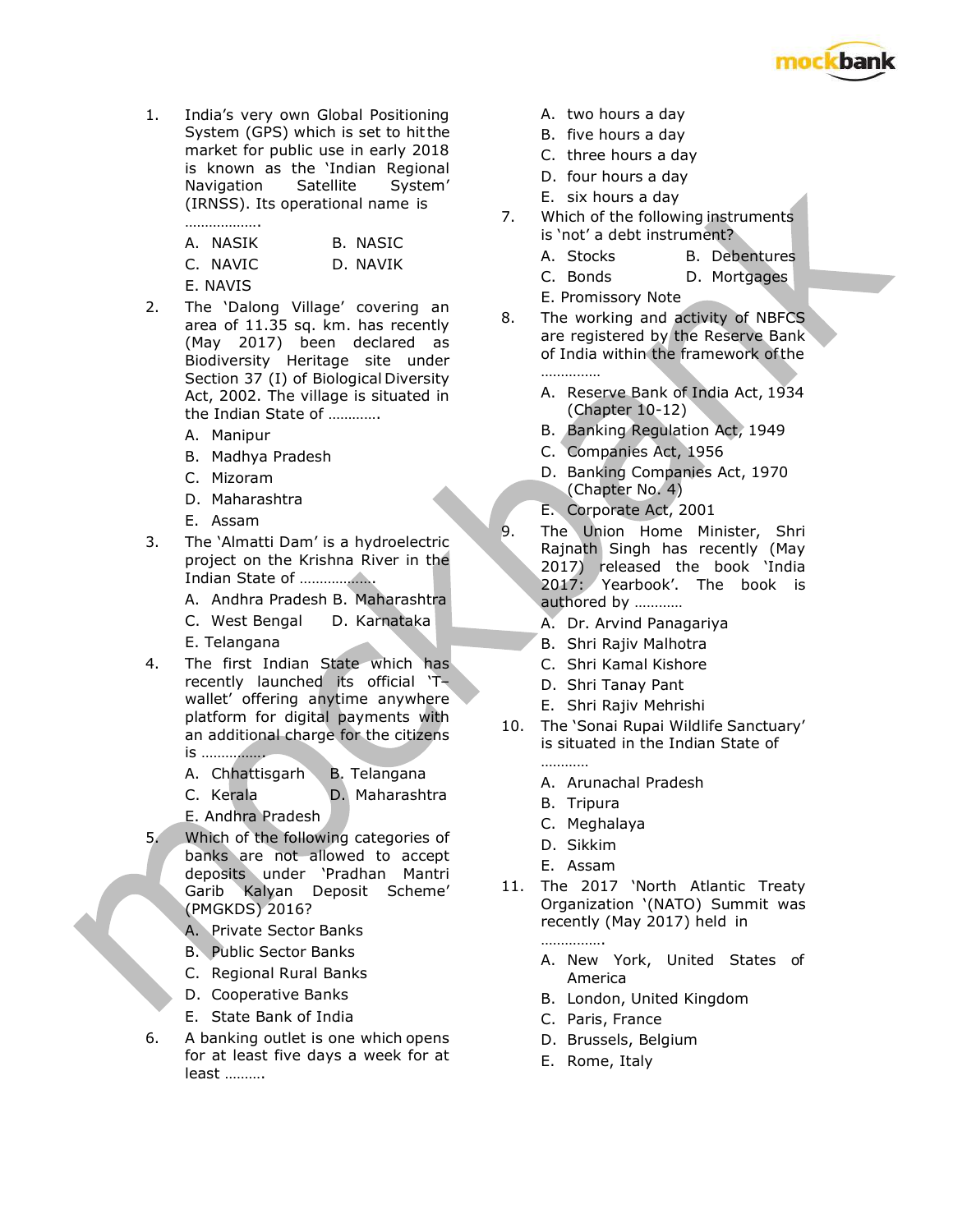

- 12. The 'CGFMU' is a Credit guarantee Fund established for guaranteeing loans sacrificed under the:
	- A. PMRY Scheme
	- B. PMMY Scheme
	- C. PMGSY Scheme
	- D. PMAY Scheme
	- E. PMUY Scheme
- 13. The 'Federation of Indian Chamber of Commerce and Industries' (FICCI) Smart Policing Award for the year 2017 has recently (May 2017) been conferred upon …………….
	- A. Jammu City Police
	- B. Pune City Police
	- C. Kolkata City Police
	- D. Delhi City Police
	- E. Mumbai City Police
- 14. Which of the following is an integrated payment system which uses the customer's Smart or Credit Card by scanning a code of the merchant's place?
	- A. Aadhaar Pay B. UPI
	- C. Bharat QR D. Paytm
	- E. Bhim
- 15. Disha Microfine Private Limited has recently (May 2017) received the final approval from the Reserve bank of India to commerce …………….
	- A. Local Area Bank Operations
	- B. Universal Banking Operations
	- C. White Label ATM
	- D. Payment Bank
	- E. Small Finance Bank
- 16. With an intention of increasing Digital transactions, the Reserve bank of India has recently permitted co-operative banks to deploy their own or third-party point of sale terminals only if their net assets are more than .....................
	- A. 15 crore B. 25 crores
	- C. 50 crore D. 10 crores
	- E. 35 crore
- 17. 'Kanwar Pal Singh Gill' who recently (May 2017) passed away at the age of 82 was a former ………….
	- A. Indian Civil Rights Activist
	- B. Indian Police Officer
- C. Indian Intelligence Officer
- D. Indian Football Player
- E. Indian Civil Servant
- 18. The currency of the 'Republic of Maldives' is …………….
	- A. Riyal B. Rupee
	- C. Ringgit D. Rufiyaa
	- E. Rupiah
- 19. A new cheaper, quicker and pollution- free 'soil-to-soil technology to manufacture 'biofuel' has recently (June 2017) been developed by researchers at …………….
	- A. IIT-Gandhinagar
	- B. IIT-Jamshedpur
	- C. IIT-Kanpur
	- D. IIT-Kharagpur
	- E. IIT-Bhubaneshwar
- 20. The 'European Extremely Large Telescope' which when completed will be the world's largest optical telescope is being set up on a 3,000 meter-high mountain in………….
	- A. Arctic Desert in Canada
	- B. Gobi Desert in China
	- C. Taklimakan Desert
	- D. Sahara Desert in Chad
	- E. Atacama Desert in Chile
- 21. Asian Infrastructure Investment bank (AIIB) has recently approved a loan of USD 160 million for a power project in the Indian State of
	- A. Maharashtra

………………

- B. Madhya Pradesh
- C. Andhra Pradesh
- D. Himachal Pradesh
- E. Odisha
- 22. Payment solutions providers 'Oxigen Services' and 'PayU India' have been granted in-principle approval from Reserve Bank of India (RBI) to operate as …………
	- A. Payments Bank
	- B. Small Finance Bank
	- C. White Label ATM
	- D. Universal Bank
	- E. Bharat Bill Payments Operating Unit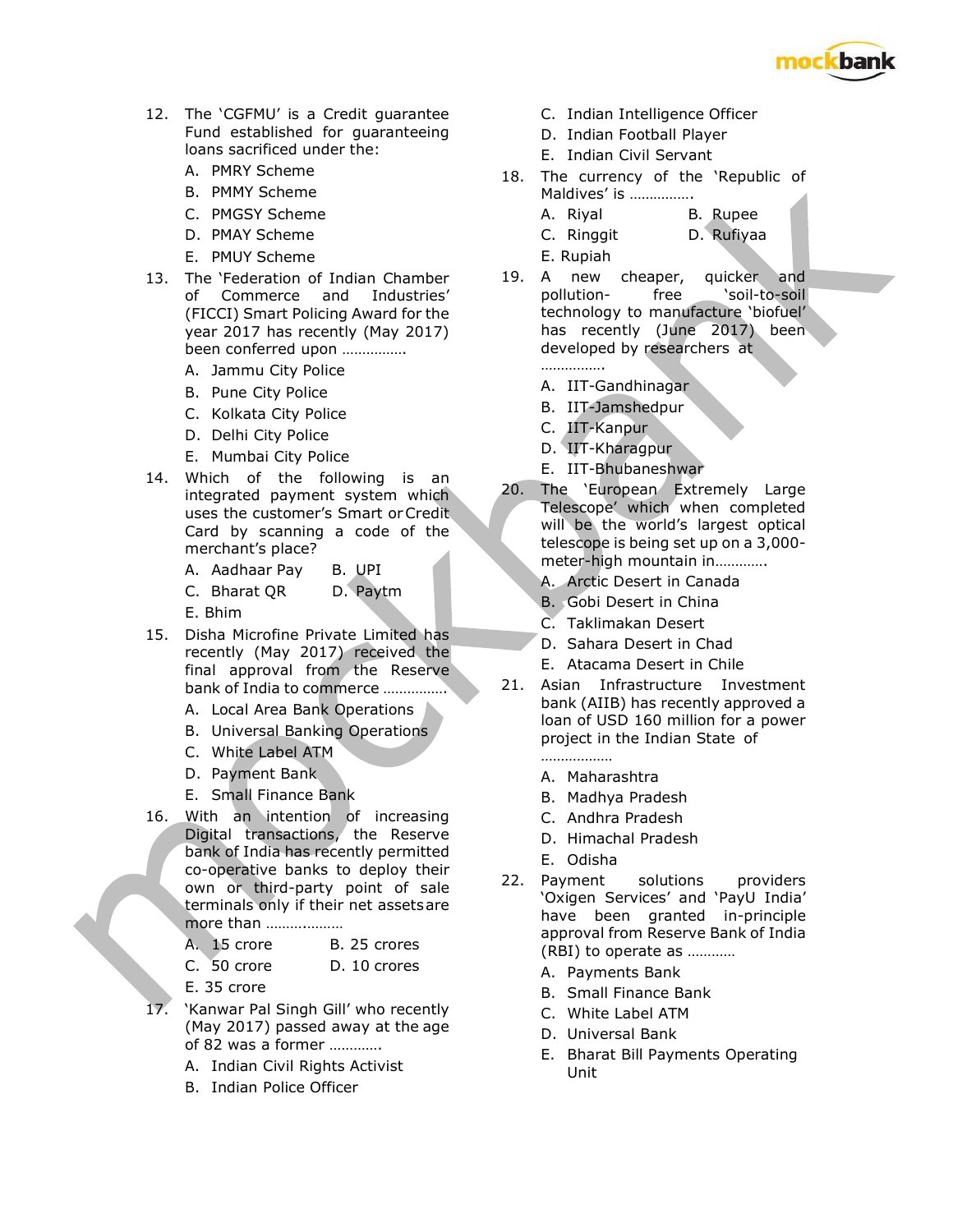

- 23. The archaeological site of the Paleolithic period, the 'Bhimbetka rock shelters' is situated in the Indian State of …………….
	- A. Andhra Pradesh
	- B. Chhattisgarh
	- C. Madhya Pradesh
	- D. Himachal Pradesh
	- E. Odisha
- 24. The 'Shri Shiv Chhatrapati Sports Complex' also known as Balewadi stadium, is situated in ……………
	- A. Nashik, Maharashtra
	- B. Mumbai, Maharashtra
	- C. Aurangabad, Maharashtra
	- D. Nagpur, Maharashtra
	- E. Pune, Maharashtra
- 25. The 'Cash and ATM Management Companies' are now not required to comply with the Private Security Agencies (Regulation) Act (PSARA). As a result, they may not be allowed to attract Foreign Direct Investment (FDI) up to …….
	- A. 51 percent B. 28 percent
	- C. 100 percent D. 72 percent
	- E. 90 percent
- 26. At any one time, the minimum balance in a BSBDA Small Account should not exceed………….
	- A. 40,000/- B. 50,000/- C. Bihar C. 30,000/- D. 20,000/- D. Odisha
	- E. 1,00,000/- E. Uttarakhand
- 27. The Union Cabinet has recently approved the public testing of five state-owned general insurance companies and making the government's stake in them from 100% to………….
	- A. 75 percent B. 49 percent C. 51 percent D. 61 percent
	- E. 45 percent
- 28. In India the Credit rating agencies are regulated by ……………
	- A. SEBI B. RBI C. FIMMDA D. PFRDA E. IRDA
- The Dadasaheb Phalke Academy Award in the newly introduced 'Internationally Acclaimed Actress' Category has recently been awarded to film actress ………….
	- A. Aishwarya Rai Bachchan
- B. Malika Sherawat
- C. Priyanka Chopra
- D. Deepika Padukone
- E. Freida Pinto
- 30. The HCL Asian Junior Tennis Championship 2017 was recently (29th May 2017-3rd June 2017) held in ……………
	- A. Jakarta, Indonesia
	- B. Pune, India
	- C. Kuala Lumpur, Malaysia
	- D. Mumbai, India
	- E. Kolkata, India
- 31. The Reserve Bank of India has advised banks to adhere to timelines prescribed for formulation and implementation of the 'CAP' by resolution of stressed loans. The alphabet 'C' in abbreviation 'CAP' stands for …………….
	- A. Convertible B. Corporate
	- C. Company D. Corrective
	- E. Currency
- 32. The 1,980 MW 'Ghatampur Thermal power Project is proposed to be set up at an estimated cost of ₹ 17,237 crore in the Indian State of
	- …………………
	- A. Uttar Pradesh
	- B. Chhattisgarh
	-
	-
- 33. The city of 'Abu Dhabi' is the capital of …………….
	- A. Republic of Turkey
	- B. Lebanese Republic
	- C. The Hashemite Kingdom of Jordan
	- D. Kingdom of Saudi Arabia
	- E. United Arab Emirates
- 34. The 'Singareni Collieries Company Limited' (SCCL) is a governmentowned coal mining company in India. The company is jointly owned by the Government of India and the ……………
	- A. Government of Madhya Pradesh
	- B. Government of Andhra Pradesh
	- C. Government of Uttar Pradesh
	- D. Government of Telangana
	- E. Government of Tamil Nadu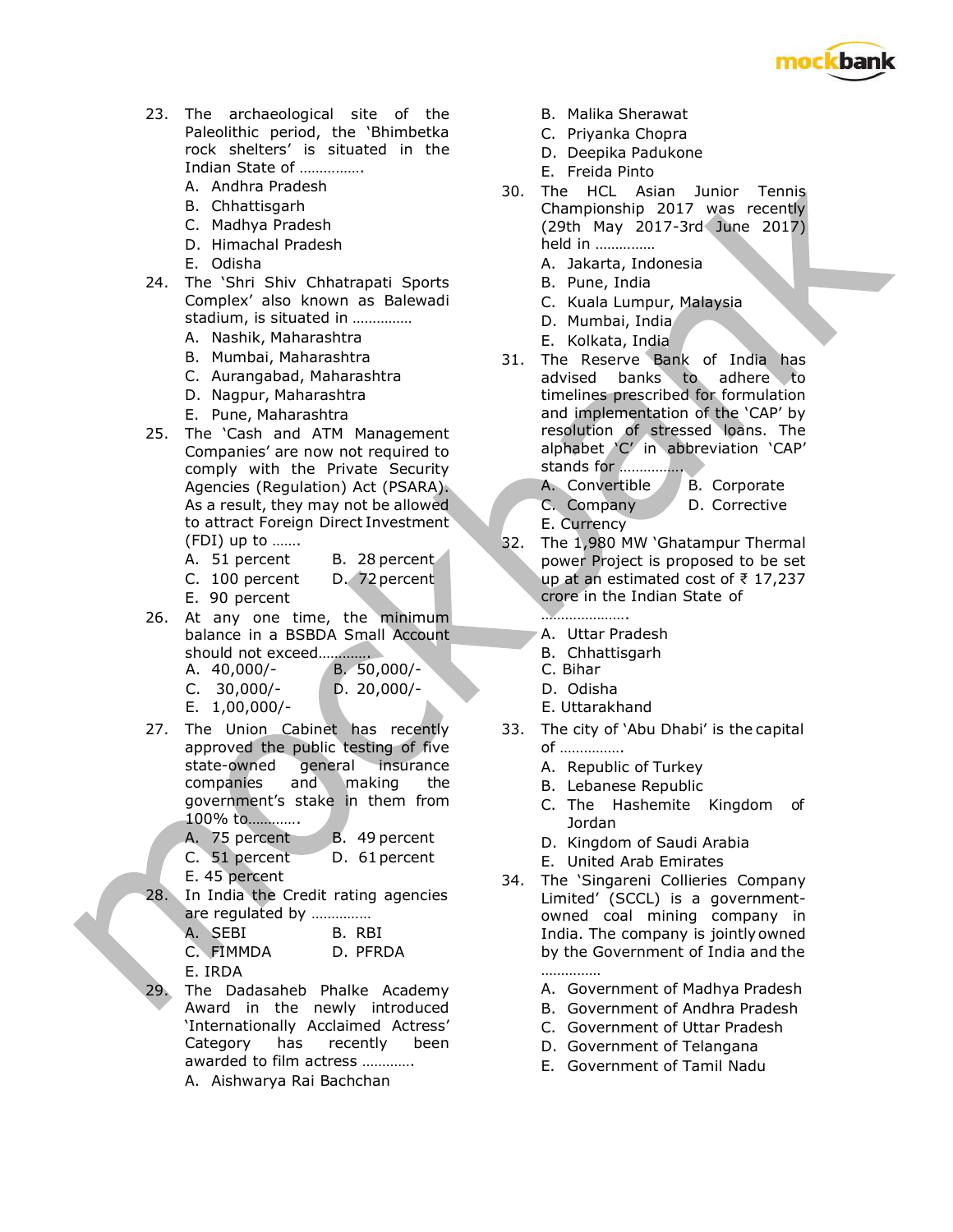

- 35. The 'IRS' is a liquid financial derivative instrument which can be used to hedge against charges in ………
	-
	- A. Income streams B. Interest rates
	- C. Stock notices
	- D. Exchange rates
	- E. None of the above
- 36. Punjab National Bank (PNB) has recently (May 2017) received USD 100 million as the first tranche of the USD 500 million multi-tranche finance facility for Solar Rooftop Investment Programme (SRIP) approved in 2016 by …………….
	- A. Asian Development Bank
	- B. New Development Bank
	- C. International Monetary Fund
	- D. International Development Association
	- E. International Finance Corporation
- 37. According to the 2011 Census data, the sex ratio of the population in the country in 2011 stood at …………
	- A. 931 females to 1000 males
	- B. 967 females to 1000 males
	- C. 940 females to 1000 males
	- D. 945 females to 1000 males
	- E. 970 females to 1000 males
- 38. During the recent (May 2017) sixday four nation tour Prime Minister Narendra Modi visited "Madrid" the capital city of ………….
	- A. Slovakia B. Spain
	- C. Switzerland D. Sweden
	- E. Swaziland
- 39. According to RBI guidelines, a scheduled commercial bank can own stake in a payments bank to the extent permitted under Section 19(2) of the ………………
	- A. Public Financial Institutions Act, 1956
	- B. Banking Regulation Act, 1949
	- C. State Bank of India Act, 1955
	- D. Reserve Bank of India Act, 1934
	- E. Reserve Bank of India Act, 1953
- 40. July 11, every year is observed as the ……………….
	- A. World Population Day
	- B. World Literacy Day
- C. World Heart Day
- D. Malala Day
- E. World Hepatitis Day
- 41. The 'Ease of Doing Business Index' is an index proposed by the ……………
	- A. World Trade Organization
	- B. New Development Bank
	- C. World Economic Forum
	- D. Asian Development Bank
	- E. World Bank
- 42. The Reserve Bank of India has been opening the bank license window only periodically. Under the 'on-tap' mechanism, however an application can be made ……………
	- A. as and when RBI notifies
	- B. only for specified corporations
	- C. at any time, subject to conditions
	- D. only for specified branches
	- E. only for specified banks
- 43. In a breakthrough in military aviation technology, its largest indigenously built transport aircraft Y-20, was inducted by …………………
	- A. Russia B. Pakistan C. China D. France
	- E. India
- 44. The two-day 'G7 Summit 2017' was recently (May 2017) held in …………. A. Italy B. United Kingdom C. Japan D. France
	- E. Germany
- 45. In order to move towards a cashless economy, the RBI has recently prohibited Non-Banking Finance Companies (NBFCs) from disbursing loans against gold for an amount over …………….
	- A. 20,000/- B. 99,000/- C. 50,000/- D. 15,000/- E. 40,000/-
- 46. India's largest bridge, the 'Dhola-Sadiya Bridge' has recently (May 2017) been inaugurated by PM Shri Narendra Modi. The bridge in the Indian State of Assam is built over the ……………
	- A. Manasa River
	- B. Dhansiri River
	- C. Lohit River
	- D. Teesta River
	- E. Dihing River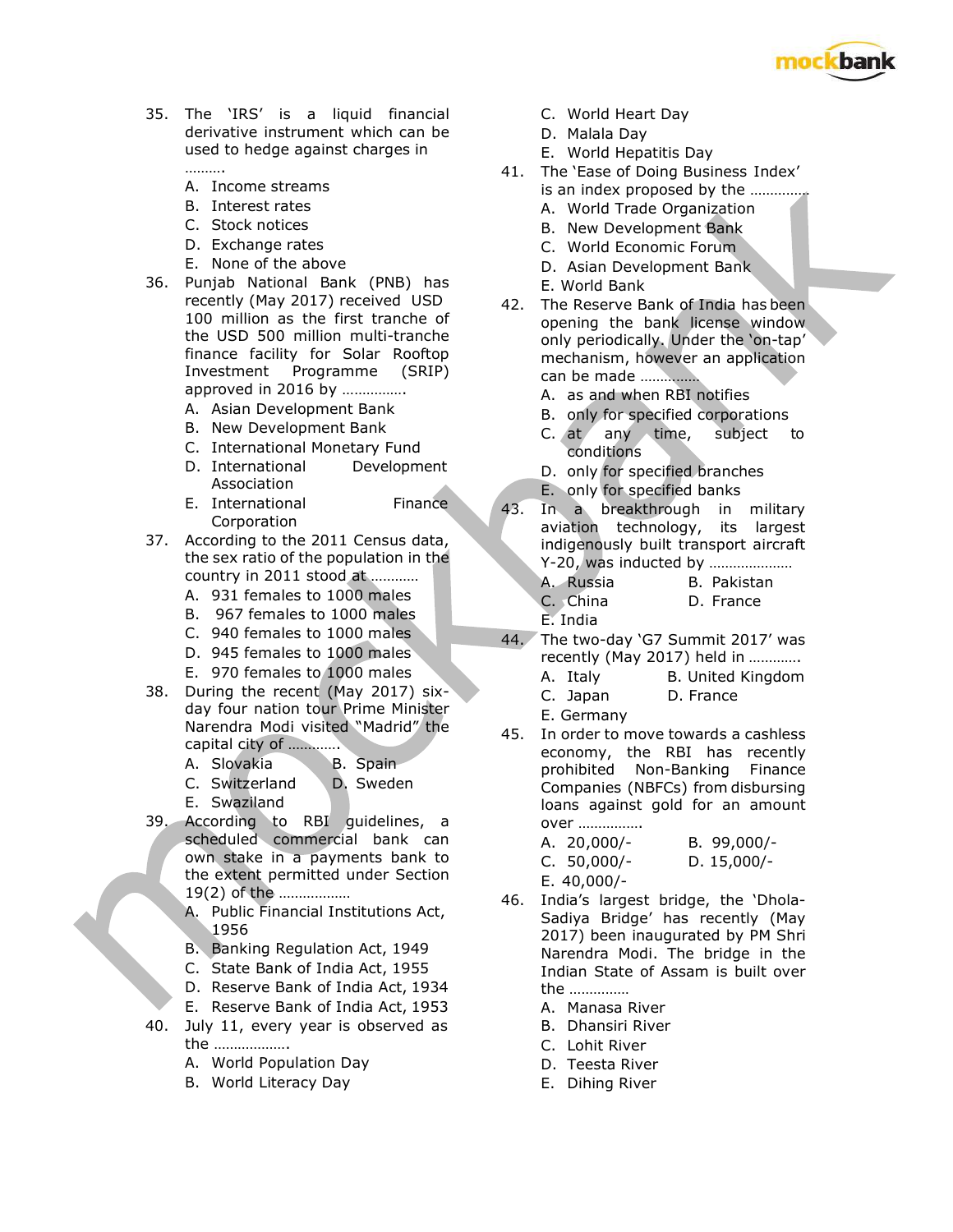

- 47. The largest of White Label ATM Kiosks under the brand name 'Indicash' is owned and operated by ……………… Welfare
	-
	- B. Tata Communications Payment | Development
	-
	- D. Prize Payments Solutions and the been tasked to look at the
	-
- 48. The only Indian cricketer of the Allen B. Digital Banking initiatives country to feature in the top 10 of C. Demonetization the ICC player Rankings for ODIs on  $\Box$  D. Cyber Security May 2017? E. Both '1' and '2'
	-
	-
	-
	-
	- E. Rohit Sharma E. Tennis
- 49. Based on the UN Habitual Data, the 55. Which of the following Indian named two Indian cities as the the  $\sim$  the 65 kg category in the 2017 cities are Mumbai and ………………… recently (May 2017)?
	-
	- C. Surat D. Kota | | B. Kavita Dalal
	-
- 50. 'LAF' is a monetary policy D. Yogeshwar Dutt instrument which allows banks to borrow money through repurchase agreements. The alphabet 'L' in the abbreviation 'LAF' stands for……………
	- A. Leverage B. Legitimate
	- C. Liquidity D. Liability
	- E. Local
- 51. 'Aparna Popat' is a famous Indian
	- …………… A. Hockey Player
	- B. Tennis Player
	- C. Cricket Player
	- D. Badminton Player
	- E. Volleyball Player
- 52. A nationwide campaign 'Darwaza Band' to promote use and freedom from open defecation across the villages of the country has recently (May 2017) been launched by the

………………

- A. Ministry of Water Resources and River Development
- B. Ministry of AAYUSH
- C. Ministry of Drinking Water and Sanitation
- D. Ministry of Health and Family
- A. BTI Payments **E. Ministry of Human Resource**
- Solution 53. The Tarun Ramadorai panel set up C. Muthoot Finance Limited by the Reserve Bank of India (RBI) Limited **Limited various facets of the ………………** E. Sun Infra Finance **A.** A. Household finance in India
	-
	-
	-
	-
- A. Virat Kohli 54. The 'Bandodkar Gold Trophy' is B. Amit Mishra **and Communist Communist Communist Communist Communist Communist Communist Communist Communist Communist Communist Communist Communist Communist Communist Communist Communist Communist Communist Communist Co**
- C. Shikhar Dhawan **A. Basketball** B. Badminton
- D. M.S. Dhoni C. Football D. Cricket
	-
- World Economic Forum has recently wrestlers clinched a Gold medal in world's most crowded cities. The Asian Wrestling Championships final
- A. New Delhi B. Kolkata | A. Bajrang Punia
	-
- E. Bengaluru **C. Sushil Kumar** 
	-
	- E. Geeta Phogat
	- 56. Who among the following Chief Ministers was selected as 'Transformative Chief Minister' by the US India Business Council recently?
		- A. Devendra Fadnavis
		- B. Vijay Rupani
		- C. P. Vijayan
		- D. N. Chandrababu Naidu
		- E. Pema Khandu
	- 57. Consider the following after RBI's bi-monthly monetary policy review on April 6, 2017.
		- I. Repo rate: 6.25%
		- II. Reverse Repo Rate: 5.75%
		- III. Marginal Standing Facility Rate: 6.75%
		- Which of the above is/are correct?
		- A. Only I
		- B. Both I and II
		- C. Both II and III
		- D. Both I and III
		- E. All of these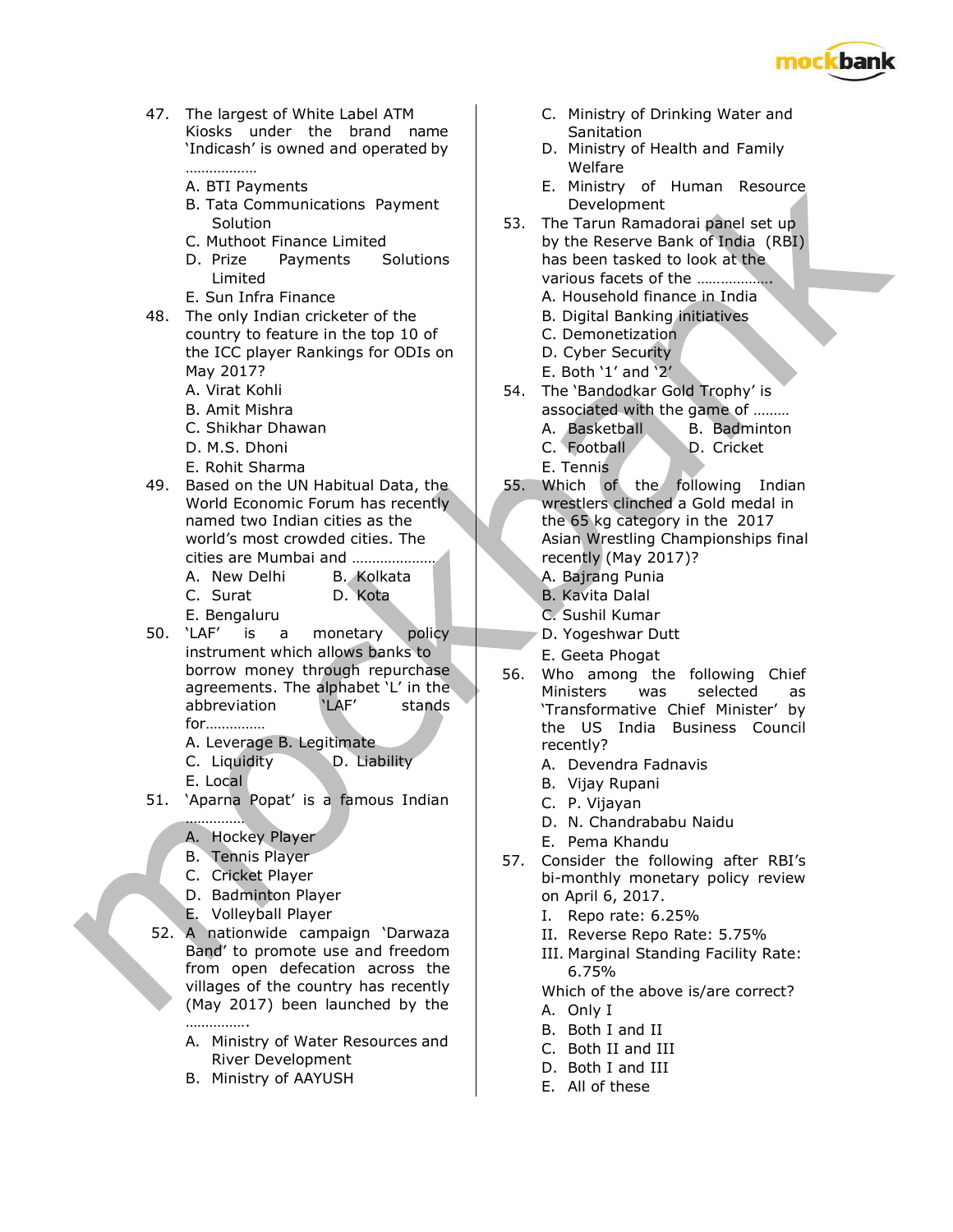- 58. Which of the following is not a money market instrument?
	- A. Certificates of Deposit
	- B. Commercial Bills
	- C. Bills of exchange
	- D. Treasury Bill
	- E. None of the above
- 59. The '2017 World Table Tennis Championships was recently (29 May – 5 June 2017) held in which of the following country?
	- A. Japan B. France
	- C. Germany D. UK
	- E. Singapore
- 60. The statutory base for the Depositor Education and Awareness Fund (DEAF) constituted by the Reserve Bank of India is provided by …………
	- A. Section 21 A of the Reserve Bank of India Act, 1935
	- B. Section 21 A of the Banking Companies Act, 1976
	- C. Section 26 A of the Reserve bank of India Act, 1935
	- D. Section 26 A of the Banking Regulation Act, 1949
	- E. Section 21 A of the Banking Regulation Act, 1949
- 61. Which of the following mountaineers is the first Indian to summit Mount Everest a record six time?
	- A. Loveraj Singh
	- B. Mohan Singh Gunjyal
	- C. H.P.S. Ahluwalia
	- D. Harish Kapadia
	- E. Jamling Tenzing Norgay
- 62.provide liquidity for global financial system and capital markets make up financial market.
	- A. Capital Markets
	- B. Derivative Markets
	- C. Money Markets
	- D. Share markets
	- E. None of the above
- 63. The India Aspiration Fund (IAF) is a fund of funds that would invest in venture capital funds for meeting the capital requirement of ……………
	- A. Agriculture Sector
	- B. Housing Sector
	- C. Mid corporates
- D. MSME starts-ups
- E. Electronics Sector
- 64. Who among the following took charge as whole- time Member in Insolvency and Bankruptcy Board of India (IBBI)?
	- A. Ravindra Puranik
	- B. Pradeep Subramanian
	- C. Makrand Saxena
	- D. Mukulita Vijayawargiya
	- E. Dr. M.S. Sahoo
- 65. A security whose income payments and hence value are arrived from and assets is known as ……………….
	- A. Structured security
	- B. Asset backed security
	- C. Collateral security
	- D. Price of security
	- E. Mortgage security
- 66. 'Equity-linked savings Scheme' (ELSS) are open-ended diversified equity schemes offered by ………….
	- A. Stock exchanges
	- B. Commercial Banks
	- C. Primary Dealers
	- D. Mutual funds
	- E. SEBI
- 67. India's first Small Finance Bank, the Capital Small Finance Bank' is headquartered in………………
	- A. Chennai B. Jaipur
	- C. Bengaluru D. Mumbai
	- E. Jalandhar
- 68. The alphabet 'D' in the abbreviation 'NSDL' stands for ……………………
	- A. Derivative
	- B. Debt
	- C. Dematerialization
	- D. Depository
	- E. Demand
- 69. The 'LTV ratio' is a financial term commonly used by lenders and building securities to express the ratio of a loan to the value of an asset purchased. The alphabet 'V' in the abbreviation 'LTV' stands for…………….
	- A. Virtual B. Valuation
	- C. Voluntary D. Value
	- E. Visual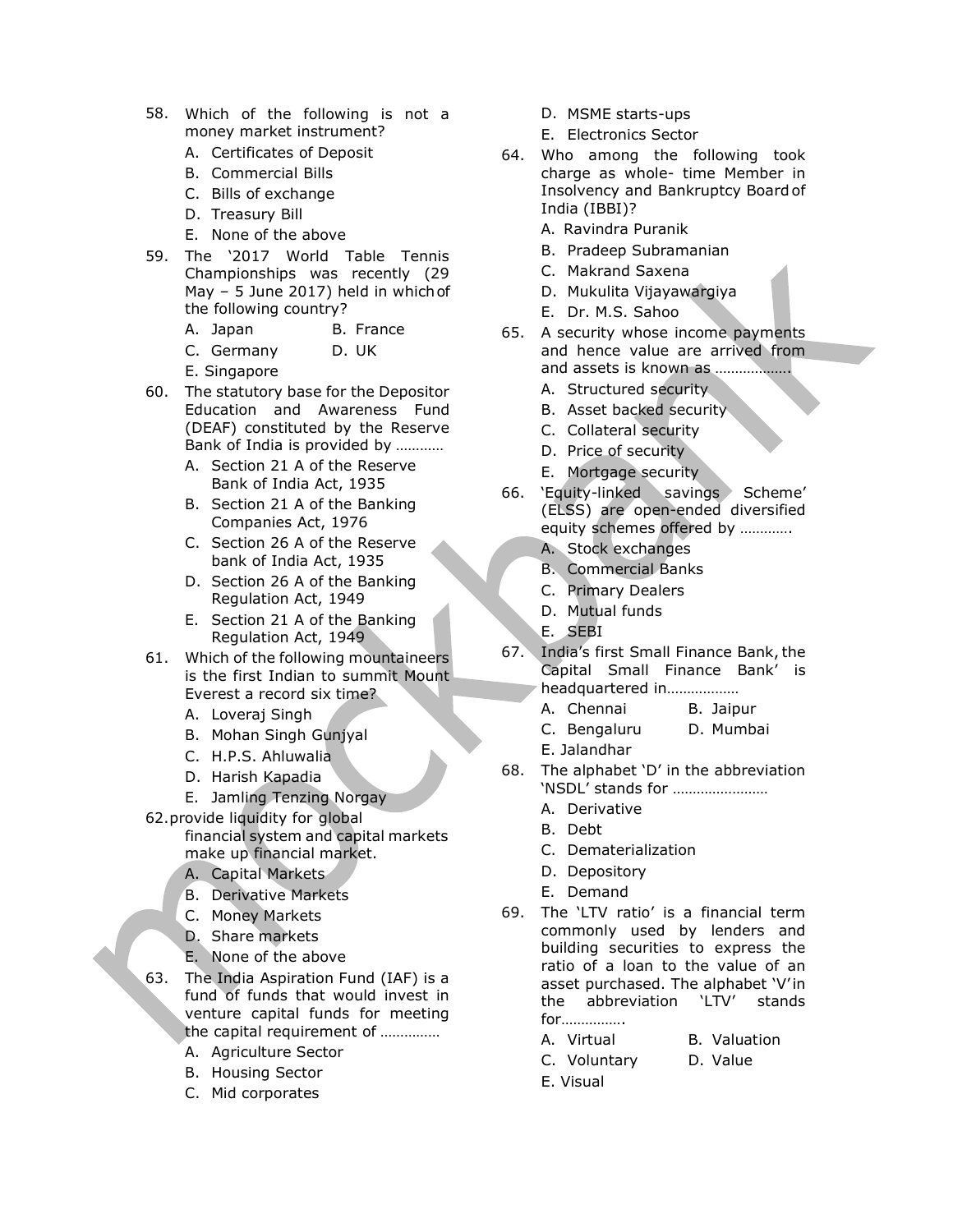- 70. India's first underwater metro rail tunnel has recently (May 2017) been completed under the …………
	- A. Yamuna River
	- B. Gomati River
	- C. Hooghly River
	- D. Krishna River
	- E. Narmada River
- 71. The recently launched 'Paytm Payments Bank' is permitted to open savings accounts where in customers shall be able to hold maximum amounts of up to …….

A. 2,00,000/- B. 1,00,000/-

- C. 50,000/- D. 5,00,000/- E. 10,00,000/-
- 72. The 'External Commercial Borrowing' (ECB) guidelines and policies are regulated and monitored by the Reserve Bank of India along with……………
	- A. Department of Economic Affairs
	- B. Department of Revenue
	- C. Department of Investment and Asset Management
	- D. Department of Expenditure E. None of the above
- 73. Which of the following Indian businessman is amongst the Forbes list of annual '25 Global Game Changers' 2017 in transforming their industries and changing the lives of billions of people around the globe?
	- A. Gautam Adani
	- B. Rakesh Jhunjhunwala
	- C. Vijay Shekhar Sharma
	- D. Mukesh Ambani
	- E. Radhika Prasad
- 74. Under the NEFT system, fund transfers are presently settled at hourly intervals from 8 am to 7 pm on all working days in periodical batches. The RBI has recently announced to raise the number of hourly batches from 12 to …………….

| ⊾A. 24 | B. 25 |
|--------|-------|
| C.23   | D. 26 |
| E. 22  |       |

75. The Reserve Bank of India (RBI) has recently permitted banks to open 'banking outlets' in Tier-1 to Tier-6 centers without having the need to

take RBI permission. The rationalization is however not applicable to……….

- A. Private Sector Banks
- B. Public Sector Banks
- C. Payment Bank
- D. Small Finance Bank
- E. Regional Rural Bank
- 76. The 'International Fertilizer Industry Association' (IFIA) having about 500 members, worldwide including 68 countries is based in……………….
	- A. Strasbourg, France
	- B. Washington DC, USA
	- C. Geneva, Switzerland
	- D. Paris, France
	- E. Frankfurt, Germany
- 77. The author of the book, Mann Ki Baat: A Social Revolution on Radio is………………….
	- A. Shri Rajesh Jain
	- B. Shri Anand Jain
	- C. Shri Suresh Jain
	- D. Shri Kailash Jain
	- E. Shri Naveen Jain
- 78. According to the recent data (May 2017) released by the International Stainless-Steel Forum (ISSF), the largest producer of Stainless Steel in the world in 2016 was………….
	- A. Russia B. China C. India D. USA
	- E. UK
- 79. Who from amongst the following has recently been elected as one of the members of 'Badminton World Federation' (BWF) Athletes' Commission?
	- A. Saina Nehwal B. Jwala Gutta
	- C. P. C. Thulasi D. P. V. Sindhu E. Meena Shah
- 80. Mobile Wallets which do not permit cash withdrawal as redemption, but allows customers to buy goods and services at billed merchants and perform financial services at billed locations are known as ……………
	- A. Open Wallets
	- B. Closed Wallets
	- C. Semi-open Wallets
	- D. Semi-closed Wallets
	- E. Semi- blocked Wallets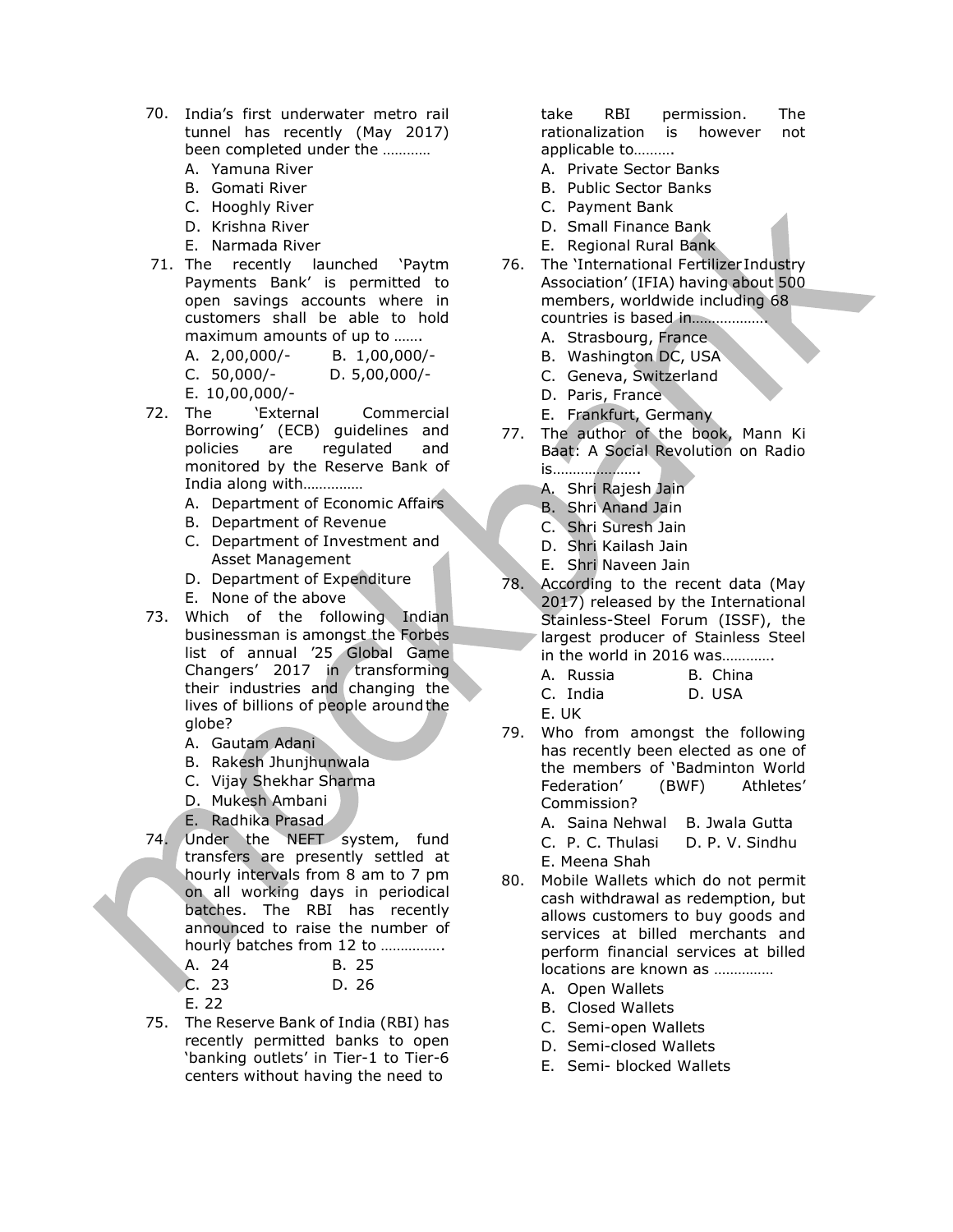- 81. A can complete a project in 20 days and B can complete the same project in 30 days. If A and B start working on the project together and A quits 10 days before the project is completed, in how many days will the project be completed?
	- A. 18 days B. 27 days
	- C. 26.67 days D. 16 days
	- E. 12 days
- 82. A runs 25% faster than B and is able to allow B a lead of 7 m to end a race in dead heat. What is the length of the race?

| A. 10 m | B. 25 m |
|---------|---------|
| C.45 m  | D.15m   |
| E.35 m  |         |

83. A train travelling at 100 km/h overtakes a motorbike travelling at 64 km/h in 40 sec. What is the length of the train in meters?

| A. 1777 m | B. 1822 m |
|-----------|-----------|
| C. 400 m  | D. 1111 m |
| E. 600 m  |           |

Directions (84-88): Study the following graph and table to answer the given questions.

This table depicts the number of hours taken by each outlet alone to empty the full tank 'T'

| <b>Outlets</b> | <b>Number</b><br>of hours |  |
|----------------|---------------------------|--|
| W              |                           |  |
| X              | 34                        |  |
|                |                           |  |
| 7              | 30                        |  |

- 84. The time taken to fill the empty tank completely when inlet A and outlet X were opened together is 6 hours 40 minutes less than that taken by inlet B and outlet W together. How much time will outlet W alone take to completely empty the full tank?
	- A. 26 B. 28 C. 20 D. 48 E. 24
- 85. When the tank was completely full, outlets X and Y were opened together for 8 hours 30 minutes. Both were then closed and inlet A was opened which filled the tank completely in 3 hours 30 minutes. In how much time (In hours) will outlet Y alone to empty the full tank?

 $5<sub>5</sub>$ 



86. When the tank was completely full. Outlets X and Z were opened together for 'H' hours. Had outlet Z been open alone. It would have taken  $H + 10'$  hours to empty the same quantity of water from the tank. What is the value of 'H'?

A. 10  
\nB. 18  
\nC. 
$$
11^{\frac{1}{3}}
$$
  
\nD.  $18^{\frac{1}{3}}$   
\nE.  $10^{\frac{2}{3}}$ 

87. Inlet E was open for 2 hours and then closed. If the remaining tank was filled by inlets B and C together, what was the total time (in hours) taken to fill the tank completely?

A. 
$$
5\frac{1}{7}
$$
  
\nC.  $4\frac{3}{7}$   
\nD.  $4\frac{6}{7}$   
\nE.  $5\frac{6}{7}$ 

88. When the tank was completed  $W$   $\begin{vmatrix} 1 & 1 \end{vmatrix}$  and E were  $\begin{vmatrix} 1 & 1 \end{vmatrix}$  empty. Inlet A, D and E were opened for one hour each and then closed. If after that outlet Z was opened, how much time (in hours) will it take to empty the tank completely?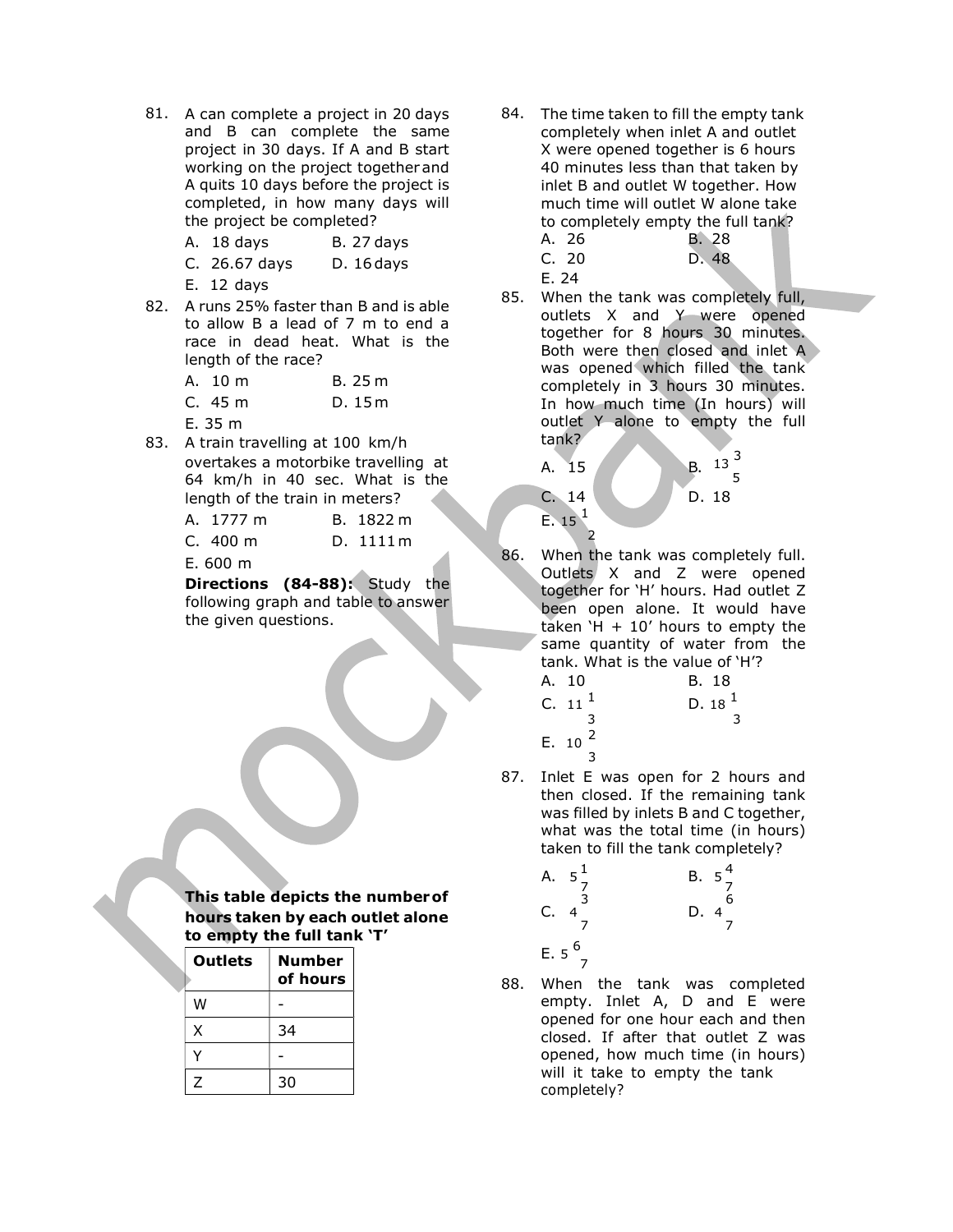| A. $15^{\frac{2}{3}}$ | B. 18 | $rac{3}{7}$             |
|-----------------------|-------|-------------------------|
| C. 17<br>E. 25        | D. 20 | 94. A car<br>liquid<br> |

89. A boat running upstream takes 8 hours 48 minutes to cover a certain distance, while it takes 4 hours to cover the same distance running downstream. What is the ratio between the speed of the boat and speed of the water current respectively?

|      | A. 2 : 1 | B. 3:2 |
|------|----------|--------|
|      | C. 8:3   | D. 3:5 |
| $ -$ |          |        |

- E. 8 : 2
- 90. A, B and C jointly thought of engaging themselves in a business venture. It was agreed that A would invest 6,500/- for 6 months, B,  $8,400/$ - for 5 months and C, 10,000/- for 3 months. A wants to be the working member for which, he was to receive 5% of the profits. The profit earned was 7,400/-. What is the share of B in the profit? A. 1,900/- B. 2,660/- Quantity II. You have to determine C. 2,800/- D. 2,840/- relationship between two quantities
	-
- 91. How much time will it take for an amount of 900/- to yield 81/- as interest at 4.5% per annum of simple interest?

| A. 2 years | B. 3 years |
|------------|------------|
| C. 1 years | D. 4 years |
| E. 5 years |            |

92. Mr. Thomas invested an amount of 13,900/- divided in two different schemes A and B at the simple interest rate of 14% p.a. and 11% p.a. respectively. If the total amount of simple interest earned in 2 years be 3,508/- what was the amount invested in Scheme B?

E. 7,000/- II. 16 km/h

93. A bag contains 2 red 3 green and 2 blue balls. Two balls are drawn at random. What is the probability that none of the balls drawn is blue?

| Α.               | - 10 | B. 11            |                   | I. Probability that<br>$12, 9$ and M is a |
|------------------|------|------------------|-------------------|-------------------------------------------|
| C. $\frac{2}{7}$ |      | D. $\frac{5}{7}$ | II. $\frac{1}{2}$ |                                           |

94. A can contains a mixture of two liquids A and B is the ratio 7 : 5. When 9 liters of mixture is drawn off and the can is filled with B, the ratio of A and B becomes 7 : 9. How many liters of liquid A was contained by the can initially?

|       | A. 10 | B. 20 |
|-------|-------|-------|
| C. 21 |       | D. 25 |

- E. 29
- 95. The difference between the area of circular field and the area of a square field is 168 sq m. Side of the square field is equal to the diameter of the circular field. What is the cost of fencing the square field at the rate of 20 per metre? (in)

| A. 2,480/- | $B. 2,420/-$ |
|------------|--------------|
| C. 2,520/- | D. 2,240/    |
| E. 2,380/- |              |

Directions (96-100): In the given questions, two quantities are given, one as Quantity I and another as E. 2,900/- and choose the appropriate option.

- A. If quantity  $I \ge$  quantity II
- B. If quantity  $I >$  quantity II
- $C$ . If quantity I < quantity II
- D. If quantity  $I =$  quantity II or the relationship cannot be established from the information that is given
- E. If quantity  $I \le$  quantity II
- 96. The boat takes total time of 4 hours to travel 14 km upstream and 36 km downstream together. The boat takes total time of 5 hours to travel 20 km upstream and 24 km downstream together?

# Quantity :

- I. Speed of the boat in still water  $(in km/h).$
- 
- 97. M is an integer selected at random from the set.

(7, 14, 25, 27, 33, 29 and 30)

# Quantity :

- 21 12, 9 and M is at least 17. I. Probability that the average of
- $\frac{1}{7}$  II.  $\frac{1}{3}$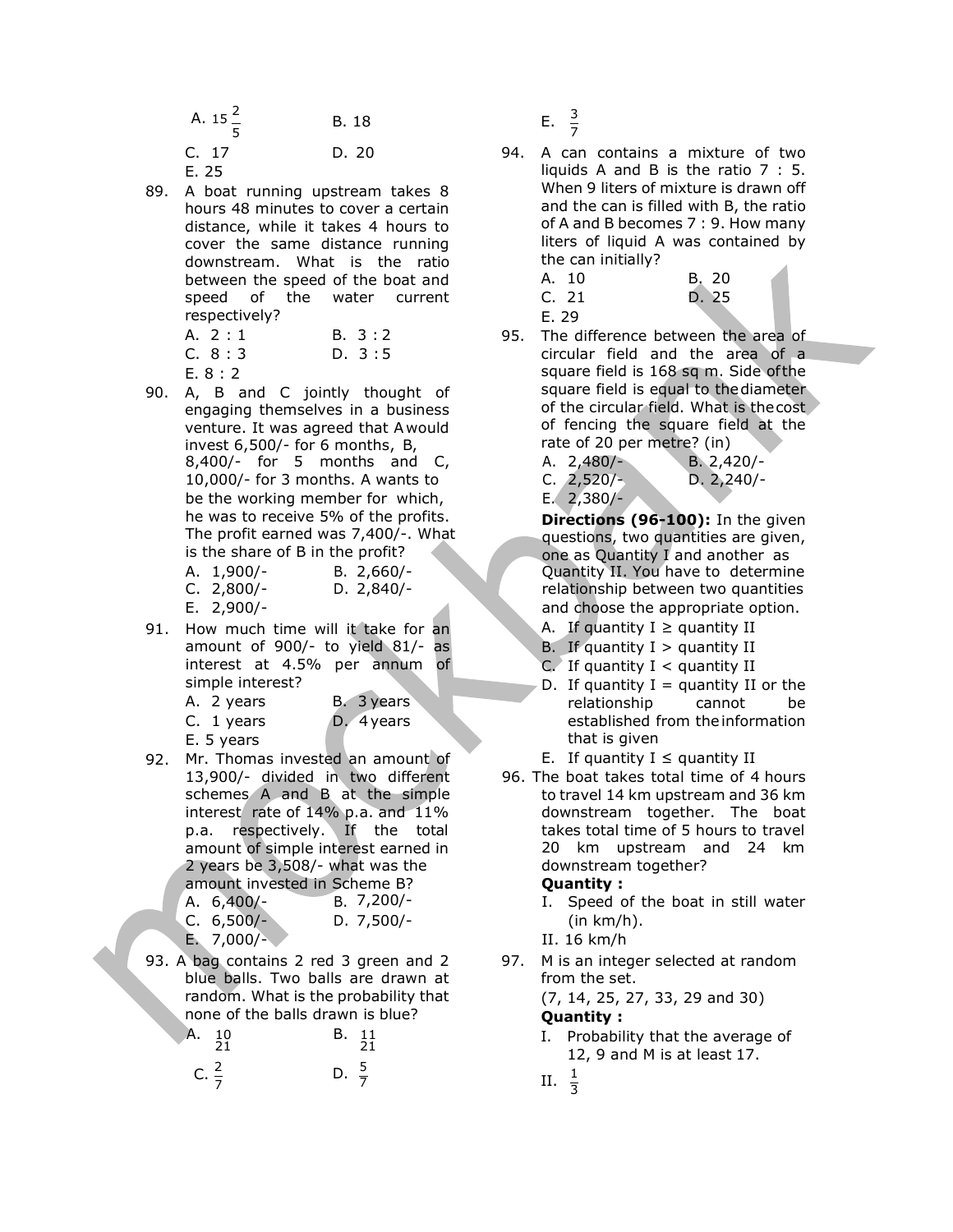- 98.  $\left(\frac{x^2}{2}\right) + x + \left(\frac{4}{5}\right) = 0$  of that in I  $3y^2 + 4y + 1 = 0$ Quantity :  $I. \times$ II. y
- 99. mn  $\neq$  0

# **Quantity** :  $I. m = n$  $II.$  m

100. A and B can together finish a piece of work in 20 days. If B starts working and after 15 days is replaced by A, A can finish the remaining work in 24 days.

### Quantity :

- Number of days taken by B alone to finish the same piece of work.
- II. Number of days taken by A alone to finish the same piece of work.

Directions (101-105): Study the given information carefully and answer the given questions.

The revenue of a given railway zone was collected through Online Ticket Sales, Offline Ticket Sales, Freight, Fines-during 3 Financial Years (FY 2013-14, FY 2014-15, FY 2015-16) FY 2013-14 : Total revenue collected was 3500 crore. Fines (X crore) comprised  $7\frac{6}{3}$ 

revenue and revenue from online ticket rates was  $X + 300'$  crore. Revenue from freight was 12% more than that from offline ticket sales.

FY 2014-15 : Revenue from online ticket sales increased by ₹ 25 crore over FY 2013-14. Revenue from offline ticket sales was 40% of the total revenue in FY 2014-15. Revenue from Freight and Fines was in the respective ratio of 5 : 1.

FY 2015-16 : Revenue from fines in FY 2013-14 was  $11$  th of that in FY

2015-16. Revenue from online ticket sales increased by 50% over that in FY 2014-15 and that from

offline ticket sales was the average of that in FY 2013-14 and 2014-15.

Revenue from freight has been and will continue to increase steadily by ₹ 250 crore every financial year.

n
wendors in FY 2013-14 was 55% of 101. Revenue from fines comprised two sources-vendors and passengers. Fines from passengers (₹ Y crore) remained constant in FY 2013-14 and FY 2014-15. If the fine from that in FY 2014-15, what was the value of Y?

| A. 180 | B. 200 |
|--------|--------|
| C. 218 | D.208  |

E. 220

102. If the rail profit in FY 2014-15 was 12.5% of the total expense, what was the total expense for FY 2014- 15? (in ₹ crore)

| A. 2900 | B. 2400 |
|---------|---------|
| C.3200  | D. 3000 |
| E. 3822 |         |

103. In FY 2017-18, if the revenue from fines increases by 20% over FY 2015-16, what would be the ratio between the revenues from fines and freight in FY 2017-18?

| A. 2:3 | B. 1:5   |
|--------|----------|
| C. 2:5 | D. $3:4$ |
| E.4:5  |          |

7 % of the total ticket sales in FY 2014-15. FY 2015- 104. If the average revenue from online 7 16 and FY 2016-17 was ₹ 1150 crore. By what percent did the revenue from online ticket sales increased in FY 2016-17 as compared to that in 2014-15?

| A. 250 | B. 150 |
|--------|--------|
| C. 300 | D. 225 |

- E. 230
- 105. If the average cost of a railway ticket was ₹ 300 in FY 2014-15 how many passengers travelled by railways in FY 2014-15? (in crore)

| ווו כאווו ווווכא ווו     | $111$ CIVIE |        |
|--------------------------|-------------|--------|
| $^{11}$ th of that in FY | A. 4.8      | B. 6.4 |
| 16<br>iue from online    | C. 6.2      | D. 5.4 |
| acad hy 50% over         | E. 7.73     |        |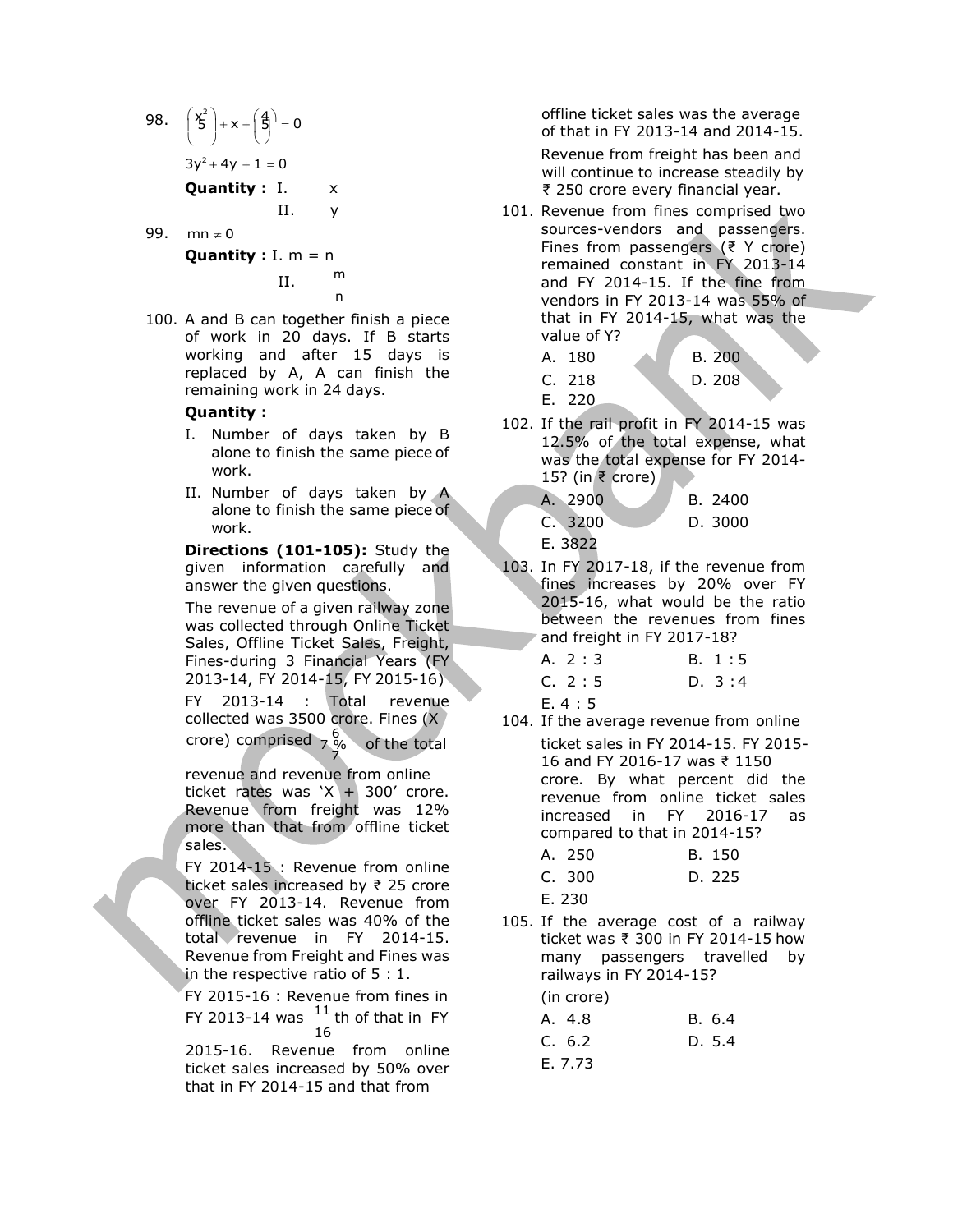**Directions (106-110):** Refer to  $\frac{1}{4}$ the pie charts to answer the given C. questions.

> **Total number of illiterates** =40% of Total Village **Population**



Total village population  $=$  Number of literates + Number of Illiterates

106. In 2017, the population of village C remained the same as that in 2015, but the number of literates increased by 'X'. As a result the total number of literates become 70% more than that of illiterates. What is the value of 'X'?

| A. 620       | B. 440 |
|--------------|--------|
| C. 680       | D. 485 |
| <u>- 150</u> |        |

E. 430

107. The difference between the number of illiterates in village D and E is approximately what percent of that of literates in village D and E?

| A. 30 | <b>B. 20</b> |
|-------|--------------|
| C. 35 | D. 13        |
| E. 15 |              |

108. In Village D, the male to female ratio among the illiterates is 5 : 3 respectively. Out of the illiterates. If 'X" females and 1.25 X' males work as farmers and the ratio between males and females who do not work as farmers is 5 : 2 respectively, what is the value of 'X' ?

| \. 240 | B. 300 |
|--------|--------|
| C. 360 | D. 380 |

E. 280

- 109. The average number of illiterates in Village D, F and G is 1910. 40% and 30% of the population of villages F and G respectively are illiterate. If the ratio of the population of Village F and G is 4 : 5 respectively, what is the total population of Villages F and G together ?
	-
	- A. 10000 B. 12000
	- C. 12456 D. 13000
		-
- 
- E. 14000
- 110. In Village A, if the respective ratio between number of males and females is 17 : 13 and there are 1000 illiterate males in village A,

what is the number of male literates in village A ? A. 480 B. 540

C. 940 D. 1040

E. 1140

Directions (111-116): Study the following information carefully and answer the given questions.

When a word and number arrangement machine is given an input line of words and numbers, it arranges them following a particular rule. The following is an illustration of input and rearrangement : (All the numbers are two-digit numbers before performing the operations)

Input : tweet 43 also 13 suit 29 money kite 71 59

Step I : Is tweet 43 13 suit 29 money kite 59 73

Step II : kt ls tweet 43 13 suit 29 money 73 61

Step III : mny kt ls tweet 13 73 61 47 31

Step V : twt st mny kt ls 73 61 47 31 17

Step V is the last step of the above arrangement as the intended output of arrangement is obtained. As per the rules followed in the given steps, find the appropriate steps for the given input.

**Input :** neat bites 23 11 piles your 37 79 give 47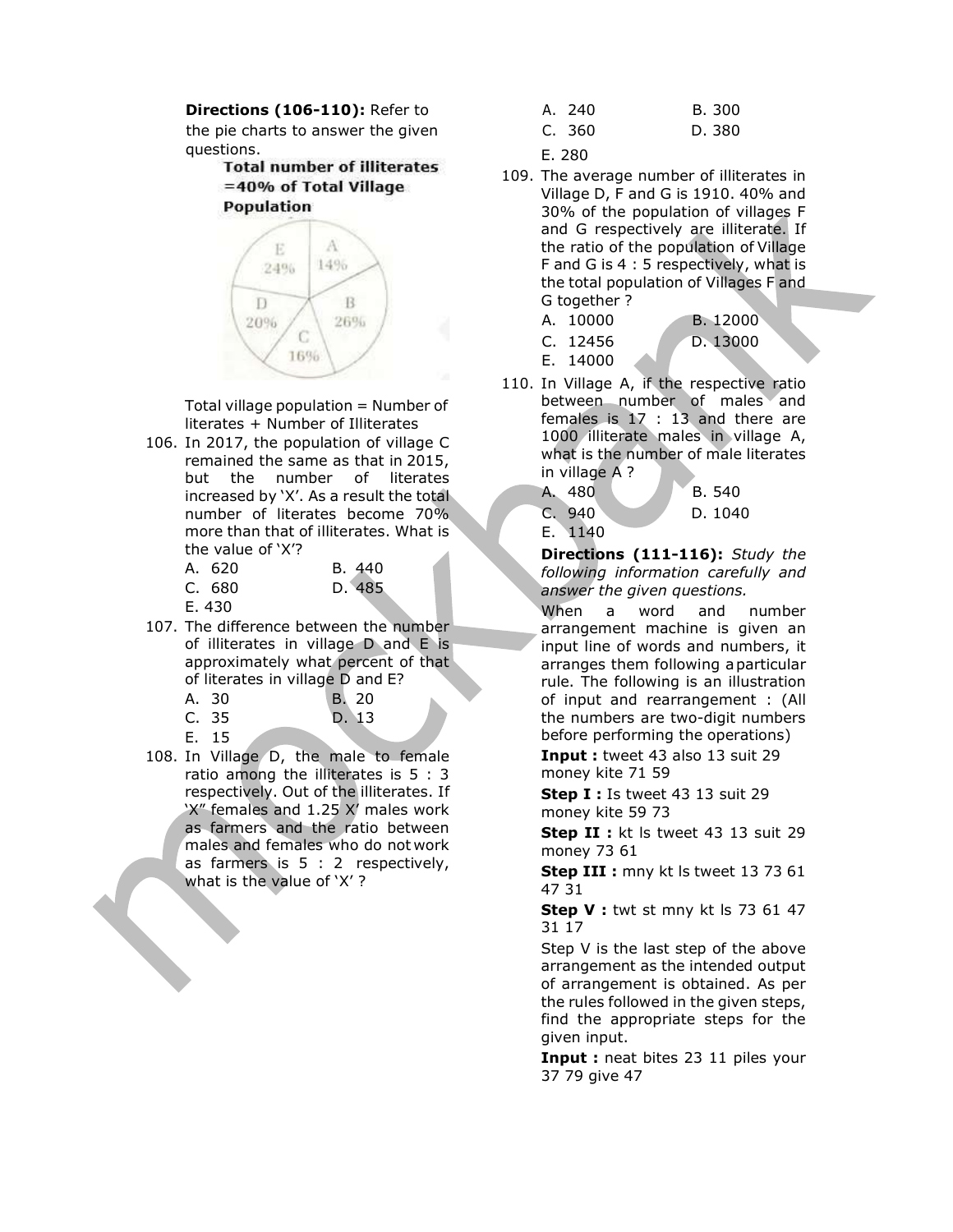111. As per the given arrangement, in step IV, 'pls is related to 'gv' following a certain pattern. Following the same pattern, '83' is related to '41' in step III. In step V, to which of the following is 'bts' related to following the same pattern?

| A. gv | B. 41 |
|-------|-------|
|       |       |

- C. 53 D. nt
- E. yr
- 112. Which is the third element to the left of the seventh element from the left end in step V of the given arrangement?

| A. gv | B. 53 |
|-------|-------|
| C. nt | D. 53 |
| E. 83 |       |

- 113. How many elements are there between 'your' and '83' in step III of the given arrangement?
	- A. None B. Two
	- C. Three D. One

E. More than three

- 114. Which is the fourth element to the right of '11 in the Step IV of the given arrangement?
	- A. 29 B. 41
	- C. bts D. 83

E. your

- 115. In which one of the following steps is 'bts 11 your' found consecutively in the same order in the given arrangement?
	- A. Step II B. Step III
	- C. There is no such step
	- D. Step V
	- E. Step IV
- 116. In step II of the given arrangement, which elements appear to the immediate right and immediate left of 'neat' respectively?
	- A. '37' and 'piles'
	- B. 'give' and '11'
	- C. '11 and 'your'
	- D. '23' and 'bts'
	- E. piles and gv
- 117. This consists of a decision and two statements numbered I and II given below it. You have to decide which of the given statements weaken/s or strengthen/s the decision and decide the appropriate answer.

**Decision:** The Government of the State decided that no car in the city X shall be allowed to have tinted glasses from next month.

- I. Most of the crimes reported in the past few months in city X had an involvement of cars with tinted glasses.
- II. Tinted glasses were responsible for a large number of accidents in city X as they affected visibility during night.
- A. Statement I strengthens the decision while Statement II weakens the decision.
- B. Both Statement I and Statement II weaken the decision.
- C. Both Statement I and Statement II strengthen the decision.
- D. Both Statement I and Statement II are neutral Statements.
- E. Statement I weakens the decision while Statement II strengthens the decision.
- 118. This question consists of a Situation and three Statements numbered I, II and III given below it. You have to decide which of the given Statements may be a reason for the given Situation.

Situations : Farmers of State D, who traditionally cultivate crop M, bore considerable losses owing to deficiency of nutrient Z in the soil which is vital for adequate growth of crop M. However, this year the farmers registered a 40% growth in production.

- I. The farmers of State D have started producing crop Y only (which does not require nutrient Z for growth) since the past two years.
- II. Since the past two years the farmers of State D have been adding a fertilizer to the soil which contains nutrient Z.
- III. The nutrition this year was 200 more than the previous year in state D.
- A. Either I or III B. Only I
- C. All I, II and III
- D. Only III
- E. Either II or III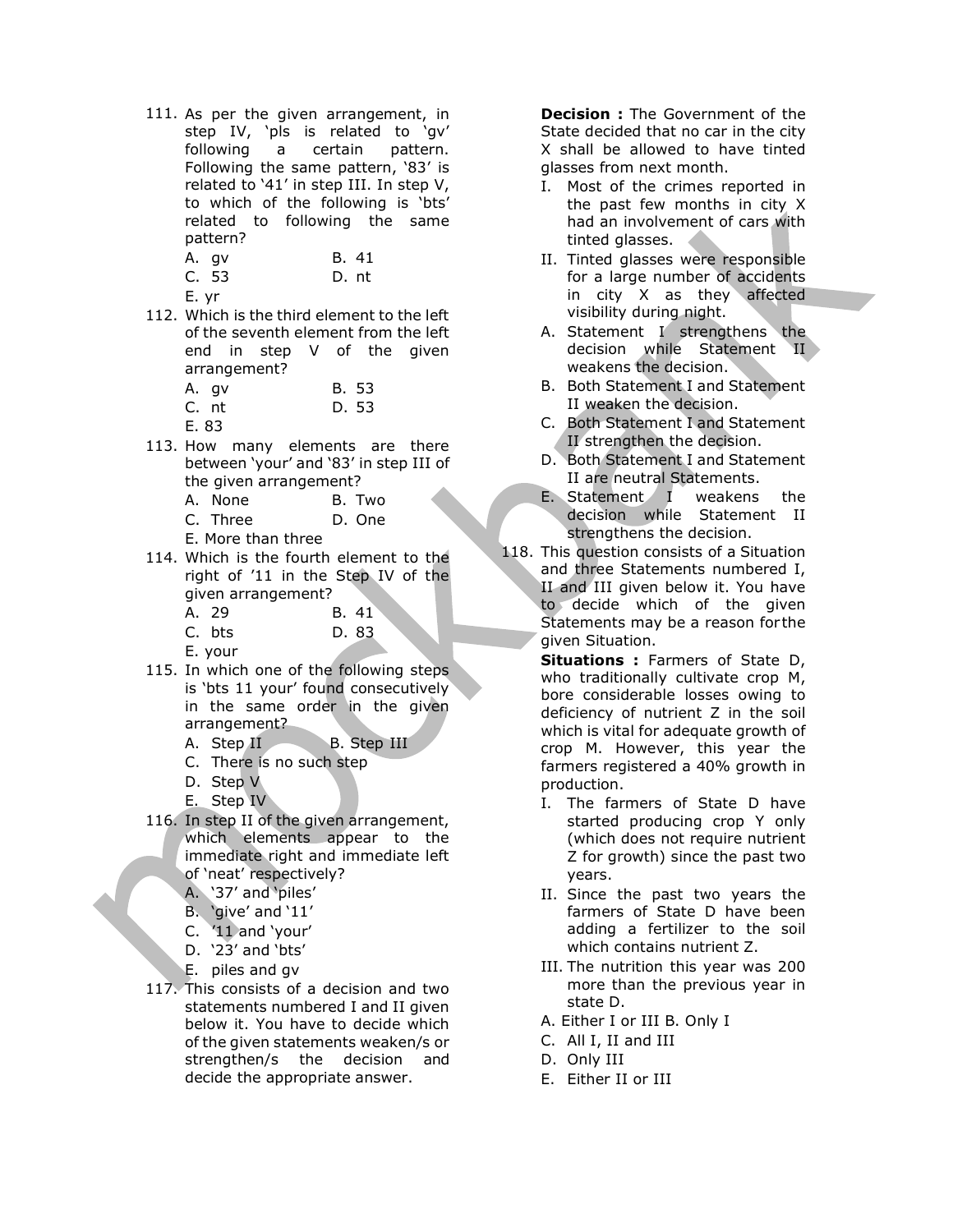Directions (119-123): Study the given information carefully to answer the given questions.

Seven people P, Q, R, S, T, U and V are related to each other in some or the other way. Each person is of a different age, but not necessarily in the same order. (Note: It is assumed that the husband is older than the wife.)

T is older than V but younger than U. P is the mother of Q. R is the sister-in-law of P. R is unmarried. T is the daughter-in-law of S. S is the eldest member of the family. U is the father of only R and V. U does not have any sibling. V does not have any son. R is older than V. The third eldest member of the family is 54 years old. The youngest member of the family is 4 years old.

- 119. If in the given arrangement,  $Q + V$  $= 31$ , then what is the possible age of R?
	- A. 27 B. 56 C. 23 D. 59 E. 30
- 120. If P is 24 years old, what will be the sum of ages of P and T?

| A. 28 | B. 78 |
|-------|-------|
| C. 64 | D. 49 |

E. 75

- 121. How is T related to Q?
	- A. Grandmother
	- B. Granddaughter
	- C. Aunt
	- D. Mother-in-law
	- E. Mother
- 122. If M is married to S, then how is S related to R?
	- A. Grandmother
	- B. Granddaughter
	- C. Grandfather
	- D. Uncle
	- E. Cannot be determined
- 123. Who amongst the following is/are younger than V?
	- A. Both P and U B. Only Q
- 
- C. Only P D. Both P and Q
- E. No one

Directions (124-128): Study the given information carefully to answer the given questions.

Eight people A, B, C, D, E, F, G and H lives on eight different floors of a building but not necessarily in the same order. The lowermost floor of the building is numbered one, the one above that is numbered two and so on till the topmost floor is numbered eight. Each one of them ran for a different distance in a marathon – 2300 m, 3800 m, 5000 m, 6400 m, 7200 m, 6300 m, 9100 m and 10000 m but not necessarily in the same order.

The one who ran for 5000 m lives on an even numbered floor above floor number 5. Only three people live between the one who ran for 5000 m and G. The one who ran for 9100 m lives immediately above E. Only two people live between the one who ran for 9100 m and A. A does not live on the topmost floor. The total distance run by people living on floor number 3 and floor number 6 is 11400 m. The one who ran for 6300 m, lives immediately above the one who ran for 3800 m. Neither E nor A ran for 6300 m. Only two people live between B and the one who ran for 6300 m. The one who lives immediately below D ran for a distance more than that of B, but not the most. No one lives between H and the one who ran for 7200 m. E did not ran for 7200 m. The one who ran for 10000 m lives immediately above D. C and G together ran for 16,300 m. C ran more than G.

124. If M ran for 2000 m more than B, than for how many meters did M run?

| A. 5200 m           | B. 5800 m  |
|---------------------|------------|
| C. $4900 \text{ m}$ | D. 70000 m |
|                     |            |

E. 4300 m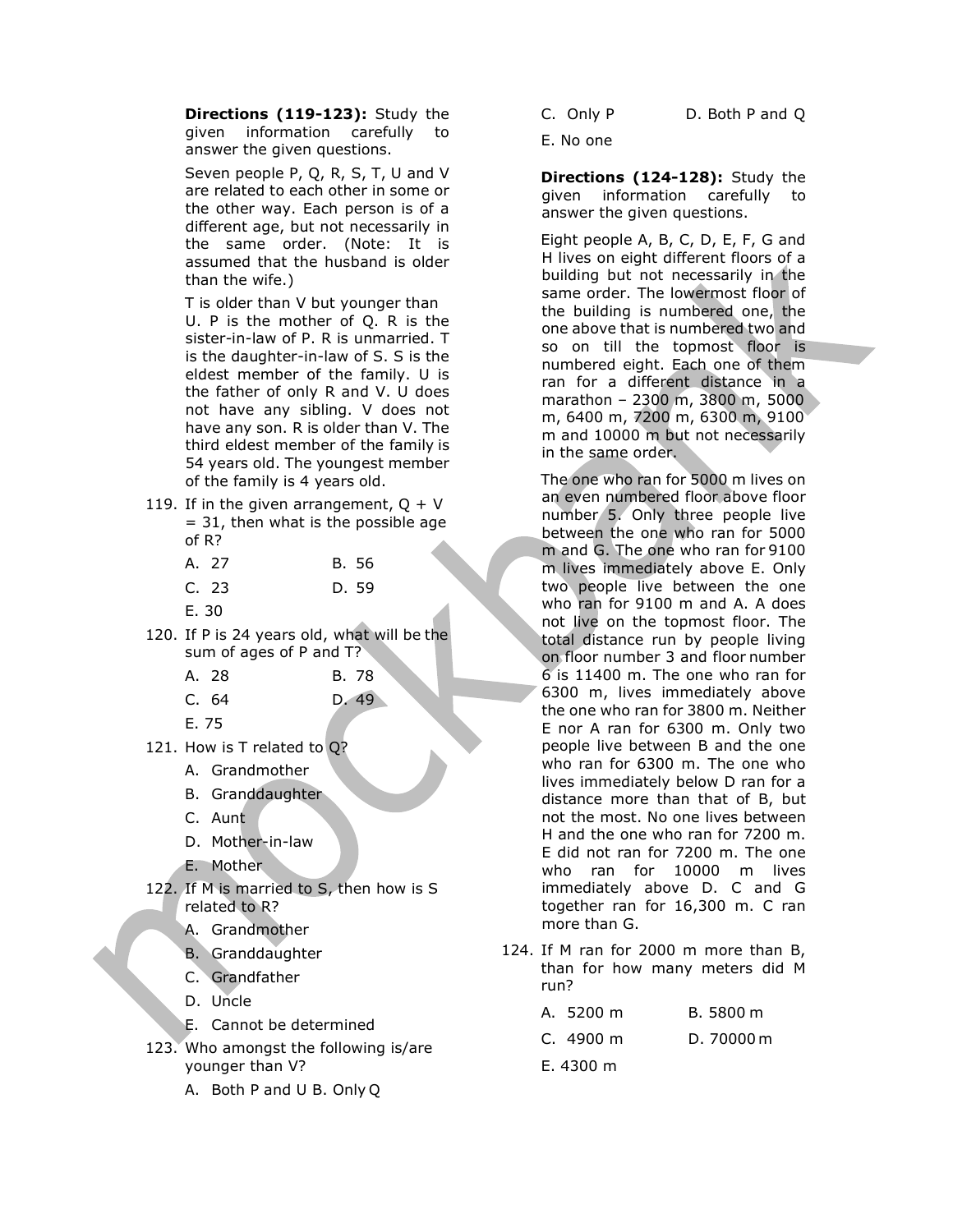- 125. Which of the following statements is true with respect to the given arrangement?
	- A. D lives on the topmost floor.
	- B. Only two people live between G and F
	- C. None of the given option is true
	- D. The one who ran for 2300m lives immediately above F.
	- E. A ran for 9100 m
- 126. Who amongst the following lives immediately above the one who ran for 7200 m?
	- A. The one who ran for 10000 m
	-
	- C. F
	- D. The one who ran for 3800 m
	- E. A
- 127. Which of the given combinations is correct as per the given arrangement?
	- A. Floor number 7- 3800 m
	- B. Floor number 3- E
	- C. C- 9100 m
	- D. D- 5000 m
	- E. Floor number 2-7200 m
- 128. How many metres did F and A together run?
	- A. 16200 m B. 7300 m
	- C. 12900 m D. 15300 m
	- E. 11400 m
- 129. In this question, there are two statements (A) and (B). These statements may either be independent courses or effects of independent causes or a common cause. One of these statements may be the effect of the other statement. Read both the statements carefully and decide which of the following answer choice correctly depicts the relationship between these two statements.
	- A. Around 60% of the computer and software professionals of Country X wish to pursue ethical hacking.
	- B. The IT companies in three of the neighbouring countries of Country X recently faced an attack of 'Hacker Virus' in many of their systems.
- A. Both statements A and B are independent causes.
- B. Both statements A and B are effects of some common cause.
- C. Statement B is the cause and statement A is its effect.
- D. Statement A is the cause and statement B is its effect.
- E. Both statements A and B are effects of independent causes.
- 130. In which of the given expressions does the expression  $R \leq T$  definitely holds true?
- B. H  $A. T \ge L \ge M, R \ge 0 > M$ 
	- B.  $T > L \leq M, R \leq M \leq Q$
	- C.  $T > L > M, R \ge 0 \ge M$

D.  $T \ge L \ge M, R \le 0 \le M$ 

E.  $T > L = M, R < 0 \le M$ 

Directions (131-133): In these questions, two/three statement followed by two conclusions numbered I and II have been given. You have to take the given statements to be true even if they seem to be at variance from commonly known facts and then decide which of the given conclusions logically follows the given statements?

#### Given answer :

A. If only conclusion I is true

B. If both conclusions I and II are true

- C. If either conclusion I or II is true
- D. If only conclusion II is true
- E. If neither conclusion I nor II true

### Statements :

Some planets are stars.

All stars are comets.

No comet is an astronaut.

# 131. Conclusions :

- I. No star is an astronaut
- II. All astronauts are planets

### 132. Conclusions :

- I. Some planets being astronauts is a possibility.
- II. At least some comets are planets.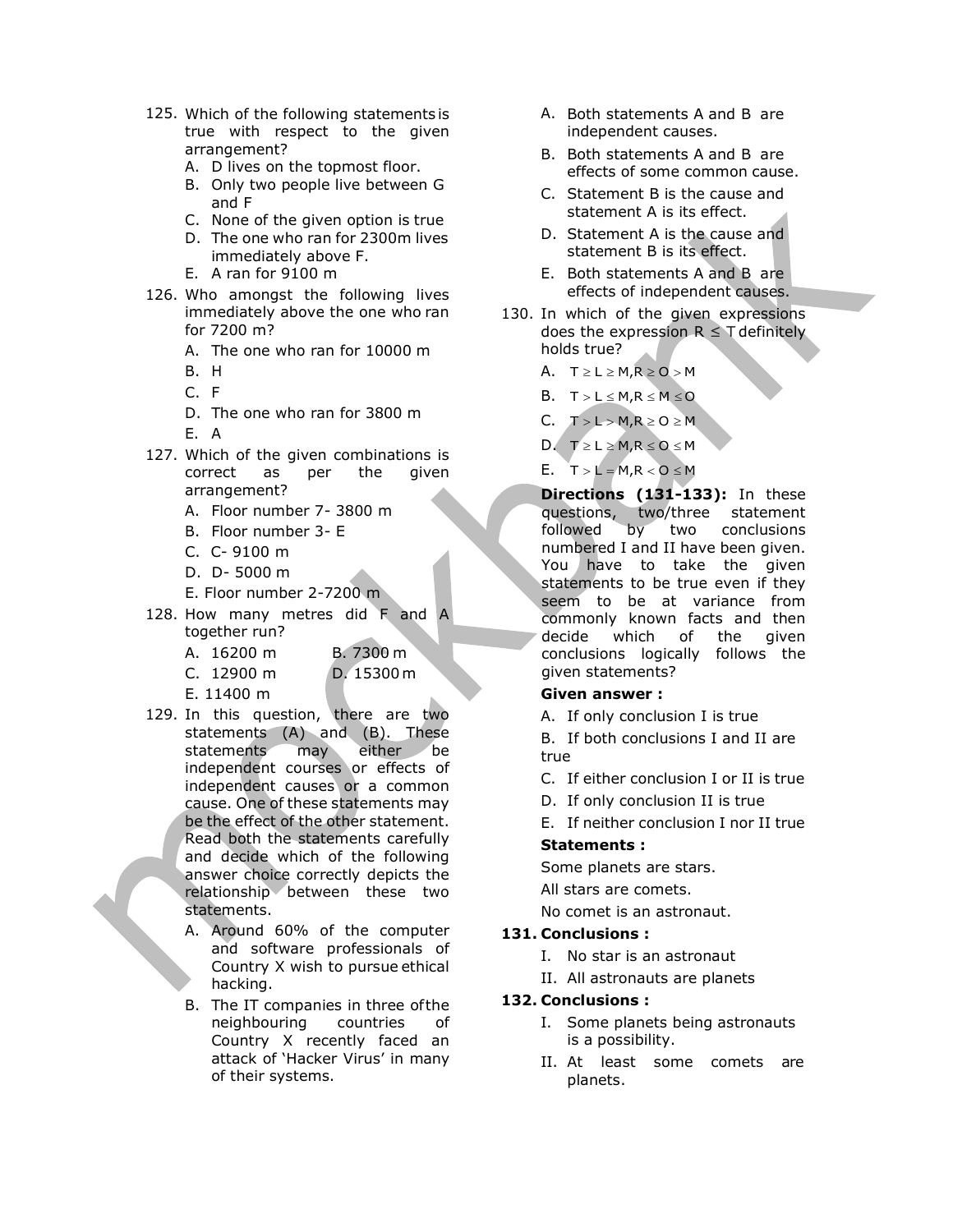133. Statements : All trains are buses. All buses are rickshaws. No rickshaw is a plane.

#### Conclusions :

I. All trains are rickshaws.

II. All plains being trains is a possibility.

134. What should come in place of (?) in the expression

> $P$  ? U = E > J; E ? M < W respectively so that the expression  $W > P$ definitely holds true?

A. =, < B. >, =

C. =, = 
$$
D. >, <
$$

E. ≥, ≤

Directions (135-140): Study the given information carefully and answer the given questions.

Twelve people are sitting in two parallel rows containing six people each, in such a way that there is an equal distance between adjacent persons. In row-1 S, T, U, V, W and X are seated and all of them are facing south. In row-2 M, N, O, P, Q and R are seated and all of them are facing north.

Therefore in the given seating arrangement, each member seated in a row faces another member of the other row. No two people with names starting with consecutive neighbor of each other. For e.g. A is not an immediate neighbor of B. B is not an immediate neighbor of either A or C and so on. Each of them also likes a different movies viz. Vertigo, Cinderella, Twilight, Gladiator, Uninhabited, Inception, Frozen, Watchmen, Tangled, Aladdin, Hero and Wanted.

**[Note :** None of the information given is necessary in the same order.]

T sits at an extreme end of the line. Only two people sit between T and the one who likes Frozen. N sits second to the left of the one who faces the one who likes Frozen. The one who likes Twilight sits second to the right of O. T does not face the one who like Twilight. Only two

persons sit between P and R. U does not sit an extreme end of the line. X is not an immediate neighbor of T. V faces the one who likes Tangled. Only three people sit between the ones who like Tangled and Vertigo. R likes Inception. Only one people sits between R and M. One of the immediate neighbours of M faces the one who likes Hero. The one who likes Cinderella sits to the immediate left of S. P sits second to the right of the one who likes Aladdin. Only one person sits between the one who likes watchmen and wanted. T does not like wanted. N does not like Gladiator.

- 135. Which of the following statements is true as per the given arrangement?
	- A. U likes Watchmen.
	- B. Q faces one of the immediate neighbours of W.
	- C. P is an immediate neighbor of N.
	- D. None of the given statements is true.

E. S sits between V and X.

- 136. Who amongst the following likes uninhabited?
	- A. P B. W C. S D. X
	- E. N
- 137. Who amongst the following is facing Q?
	- A. X
	- B. V
	- C. The one who likes Watchmen
	- D. S
	- E. The one who likes Frozen
- 138. Four of the following five are alike in a certain way based on the given arrangement and hence from a group. Which of them does not belong to that group?
	- A. The one who likes Tangled
	- B. N
	- C. The one who likes Vertigo
	- D. The one who likes Gladiator
	- E. V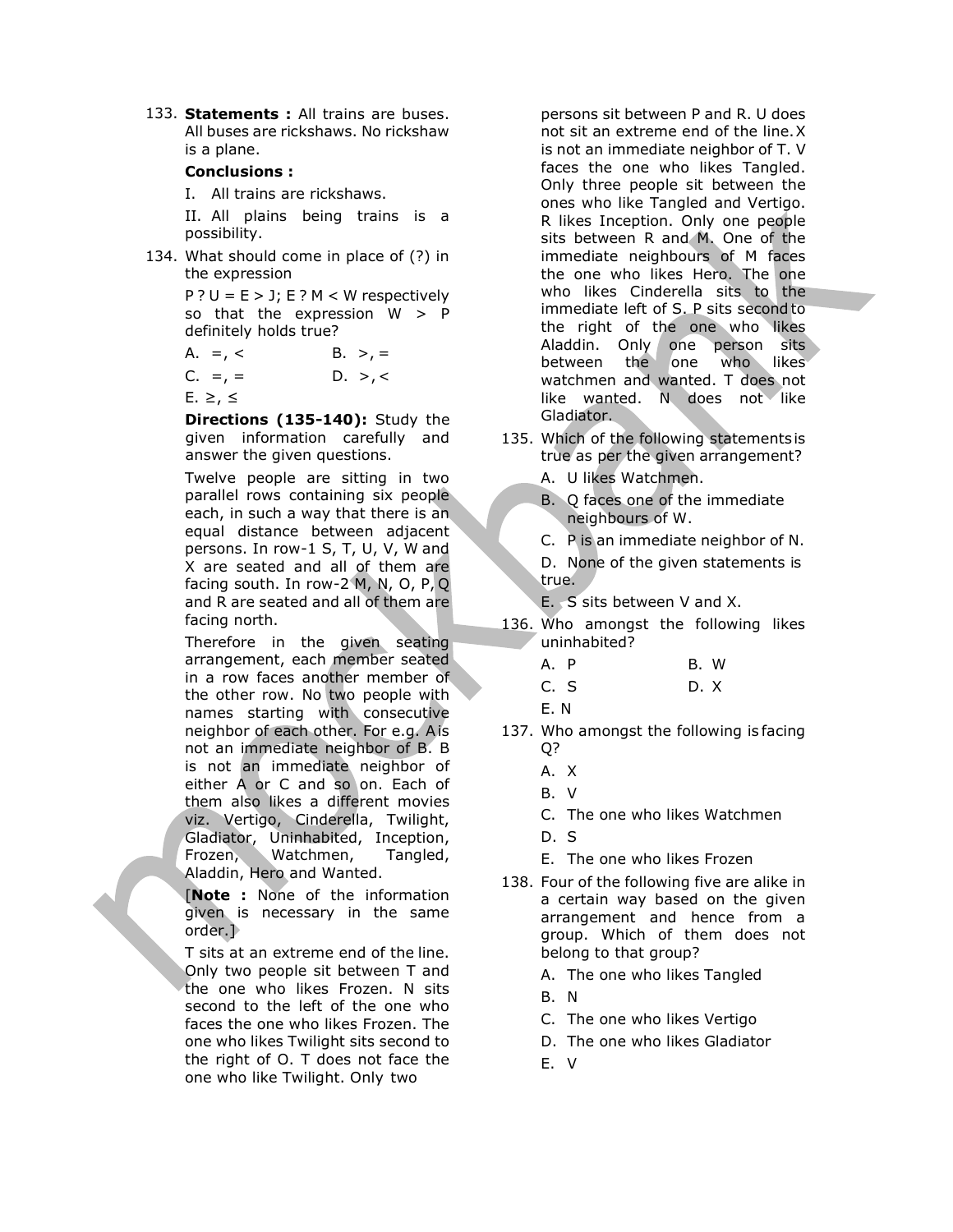- 139. W is related to Cinderella and P is related to Inception in a certain way based on the given arrangement. To which of the following is U related, following the same pattern?
	- A. The one who faces P
	- B. The one who faces O
	- C. T
	- D. S
	- E. The one who likes Uninhabited
- 140. What is the position of Q with respect to the one who likes Inception?
	- A. Third to the right
	- B. Second to the right
	- C. Third to the left
	- D. Second to the left
	- E. Fourth to the left

Direction (141) : Read the following information and answer the question.

'If we take a close look at the balance sheets of previous five years, it shows that the amount of loans taken by the company against fixed assets has only increased, the result of which is poor financial health of the company this year'. Financial report of Company B.

- 141. Which of the following can be inferred from the statement of the financial report of the company B?
	- 1. Decreasing the amount of loans against fixed assets will improve the financial health of company B.
	- 2. The value of fixed assets of Company B has decreased by taking loans against them.
	- 3. An analysis of balance sheets of a company throws light on its financial health.
	- 4. Company B had not taken any loans in any financial year other the said five years.
	- A. None can be inferred
	- B. Both 1 and 4
	- C. Both 1 and 3
	- D. Only 4
	- E. Only 2

Direction (142) : Study the following information and answer the question given.

School X had been allowing local people to use their basketball court and cricket ground after school hours by charging a fees for the same. This had helped the school generate a significant amount of additional income in the past few years. However, this year the school decided to discontinue the practice.

- 142. Which of the following statements does not strengthen the decision of School X of discontinuing the practice?
	- A. The number of people using the basket ball court and cricket ground of school is slightly decreased last year as other schools in the vicinity also started following the same practice.
	- B. School X could not win even a single trophy in past few years annual inter-school games competition as the participants did not get adequate time for practice due to access of grounds to local people.
	- C. Complaints by the nearby residents of school X have increased about the increased disturbance created by the users of the basketball court and cricket ground beyond school hours.
	- D. The damage caused to the basketball court and cricket ground of school X has increased significantly due to over-use by the subsiders thus not allowing the students to play.
	- E. The governing board of school X denied the acess to school premises in any number by the subsiders (other than parents of students) in this year's board meeting for security reasons.

Directions (143-148): Study the information carefully and answer the questions.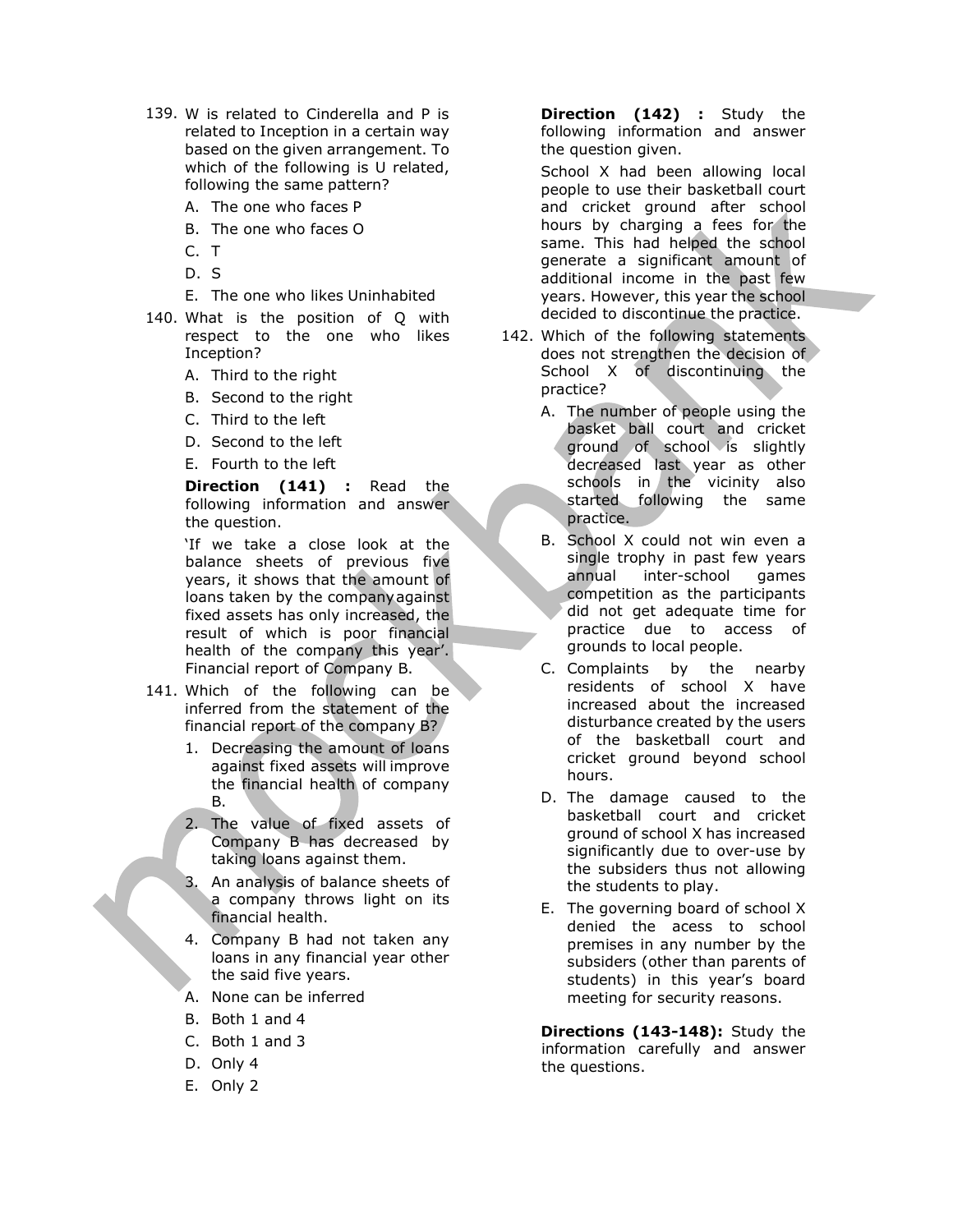Professors O, P, Q, R, S, T, U, V, W, X, Y and Z had lectures in different months of the same year viz. January, March, April, May, June and December but not necessarily in the same order. All the lectures are either in 12th or 25th of these months. No two professors had lectures in the same day. Each professor also likes a different colour namely Red, Blue, Green, Yellow, Orange, White, Pink, Silver, Maroon, Violet, Brown and Grey but not necessarily in the same order.

**Note:** No lecture was conducted in any other month of the same year. V had a lecture on 12th April. Only two people had lectures between V and Q. The one who likes red had a lecture in the same month as Q. Q does not like red. The one who likes White had a lecture on an even numbered date of the month which had exactly 30 days. V does not like white. Only three people had a lecture between the one who likes White and the one who likes Violet. As many people had lectures between the one who likes red and O as between Q and the one who likes White. Only two people had lectures between O and the one who likes Blue. U had a lecture on 12th of a month before the one who likes Violet. U likes neither red nor blue. Only two people had lectures between U and the one who likes Orange. Only two people had lectures between the one who likes Orange and the one who likes Green. X had a lecture in the same month as the one who likes green. As many people had a lecture after W as before X. Only one person had a lecture between W and Z. Z had a lecture before W. the one who likes Pink had a lecture on an odd numbered day in the same month as Z. P had a lecture on 12th of the same month as R. Only two people had lectures between P and the one who likes Yellow. The one who likes maroon had a lecture before P. T likes brown. S does not like Red. W does not like Grey.

- 143. Which of the following combinations indicate those who had a lecture in March?
	- A. The one who likes Maroon and R
	- B. U and X
	- C. P and R
	- D. The one who likes Green and the one who likes pink
	- E. R and V
- 144. Which of the following combination is correct?
	- A. W-White B. X-Pink
	- C. U-Grey D. V-Violet
	- E. O-Red
- 145. If Y is related to White and P is related to Violet based on the given arrangement, then which of the following is related to O following the same pattern?
	- A. Grey B. Pink C. Brown D. Maroon
	- E. Silver
- 146. How many people have lectures between the lectures by X and Y? A. Two B. Four
	- C. None D. One

E. Three

- 147. Four of the following five are alike in a certain way based on the given seating arrangement and hence form a group. Which of the following does not belong to that group? A. 12-Y B. 25-O
	- C. 12-Green D. 25-T
	- E. 12-Pink
- 148. Who amongst the following had lecture in the same month as S? A. V
	-
	- B. The one who likes Grey
	- C. The one who likes White
	- D. The one who likes Yellow E. W
	-

Directions (149-150): In these questions four statements followed by five conclusions are given, one of which definitely does not logically follow for is not a possibility of economical) from the given statements. That conclusion is your answer.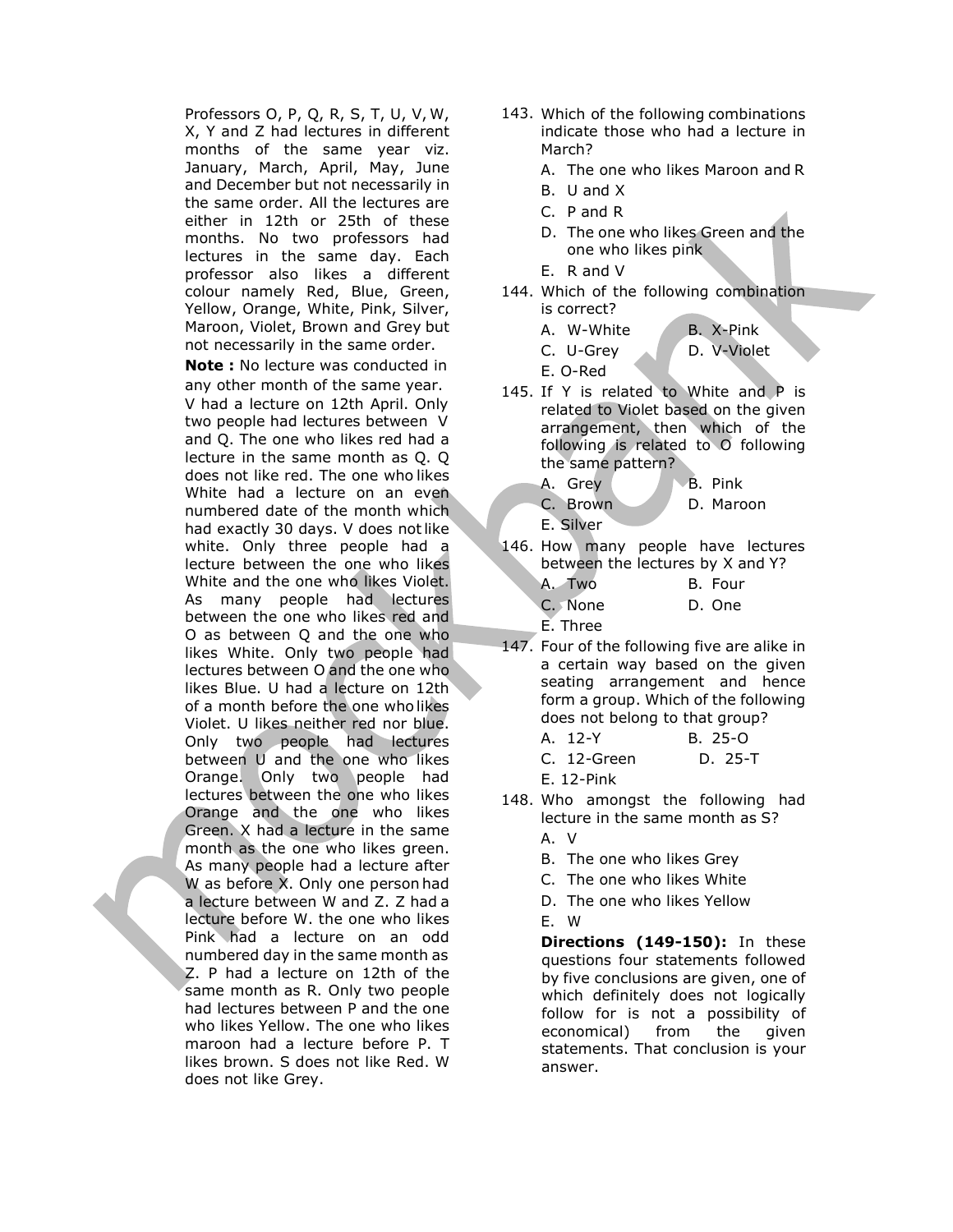(Note : You have to take the four given statements to be true even if they seem to be at variance from commonly known facts and then decide which of the given conclusions logically does not follow from the given statements.)

- 149. Statements : No performance is an experiment. Some experiments are Blueprints. No blueprint is a table. All blueprints are chairs.
	- A. Conclusion : Some experiments are definitely not tables.
	- B. Conclusion : At least some experiments are chairs.
	- C. Conclusion : All chairs being performances is a possibility
	- D. Conclusion : All tables being experiments is a possibility.
	- E. Conclusion : All blueprints can never be performances.
- 150. **Statements:** All stations are platforms. All platforms are dividers. Some platforms are roads. No road is a track.

A. Conclusion : All stations are dividers.

- B. Conclusion : Some platforms are definitely not tracks.
- C. Conclusion : All tracks being stations is a possibility.
- D. Conclusion : All dividers being tracks is a possibility

E. Conclusion : Some dividers are roads.

Directions (151-154): In these questions, relationship between different elements is shown in the statements. The statements are followed by two conclusions.

# Given answer :

- A. If only conclusion I is true
- B. If only conclusions II is true
- C. If either conclusion I or II is true
- D. If neither conclusion I nor II is true
- E. If both conclusion I and II are true

(151-152):

### Statements :

 $B \leq R \leq U \geq S > H; \; Y < O \leq U \leq A$ 

- 151. **Conclusions:**  $I.$   $B = A$ II.  $B > A$
- 152. **Conclusions:** I.  $S \ge 0$ ; II.  $R < Y$

(153-154):

Statements :

 $S = H \ge A \ge P = E$ ;  $P < L \le R \le E$ 

- 153. Conclusions:  $I. S \geq L$ II.  $E < A$
- 154. Conclusions:  $I. S < P$ II.  $P < A$

Direction (155): Study the given information carefully to answer the given question.

'Goldkart', a leading gold jewellery chain in country 'Rikmaya' is famous for good jewellery with intricate designs. However, it recently chose to import jewellery from Country X for sale besides selling just intricate designs.

- 155. Which of the following cannot be a reason behind the decisions taken by 'Goldkart'?
	- A. Gold jewellery with intricate designs was a brain child of 'Goldkart' in order to have an edge over other jewellery companies. Since these designs are now overused, they wish to bring a newer concept of designs.
	- B. The new concept of layered gold jewellery recently started by company X is widely in news worldwide.
	- C. The Jewellery designers of 'Goldkart' haven't updated their skills since 5-6 years making them incompetent as compared to other designers of the country.
	- D. Since country X has quoted high prices to export gold jewellery to 'Goldkart', the profit gained by 'Goldkart' is just 18% more than the usual profit.
	- E. None of those given as options.

**Direction (156):** Read the given information and answer the question.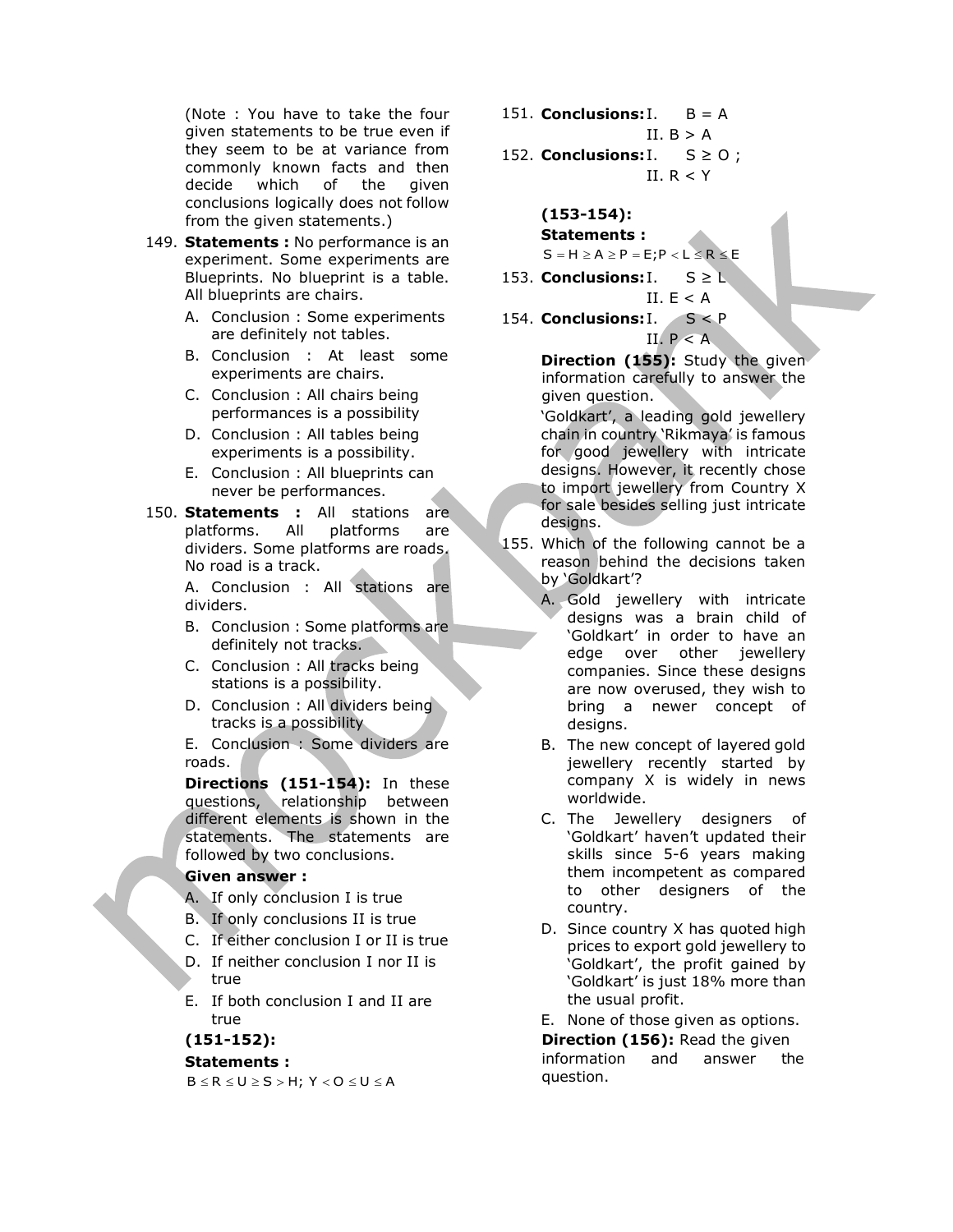A road construction project has been going on in State Y and was due to be completed two months ago. The government of that time had extended the deadline of the project by three months and also allowed truck carrying the raw material to pass through city 2 in order to speed up the process. Yet the construction work is further delayed and is not likely to get over in the extended deadline as well.

- 156. Which of the following may NOT be a reason for the delay of construction work in State Y?
	- A. the workers have started going on strike and off since the past four months as they demanding higher wages.
	- B. Some part of the land on which the road is to be constructed is owned privately and a dispute is going on in the court regarding the same.
	- C. Monsoon have approached State Y and due to heavy rainfall the construction work is 3 times slower than you.
	- D. Due to several complaints by the residents living in the vicinity of the construction site, the construction work is done for four hours less than the usual construction hours since paid four months.
	- E. Most roads of city 2 have traffic jam in the morning as well as evening for two hours each as most people in the city travel to work by road.

Directions (157-159): These questions consist of a question and two statements numbered I and II given below it. You have to decide whether the data provided in the statements are sufficient to answer the question. Read both the statements and mark the appropriate answer.

#### Give answer :

A. The data even in both statements I and II together are not sufficient to answer the question.

- B. The data in statement I alone are sufficient to answer the question while the data in statement II alone are not sufficient to answer the question.
- C. The data either in statement I alone or in statement II alone are sufficient to answer the question.
- D. The data in both statement I and II together are necessary to answer the question.
- E. The data in statement II alone are sufficient to answer the question while the data in statement I are not sufficient to answer the question.
- 157. Six people A, B, C, D, E and F are sitting around a circular table facing the centre. What is E's position with respect to F?
	- I. A site second to the right of D. Only two people sit between A and F. B sits to the immediate right of E.
	- II. Only two people sit between D and E. E is an immediate neighbor of both B and A. C is not an immediate neighbor of B.
- 158. How is 'dwarf' definitely coded in the same code language?
	- I. In a certain code language, 'the dwarf planet' is coded as 'cq sd ap' and 'the solar energy' is coded as 'kb og sd'.
	- II. In a certain code language, 'only dwarf planet' is coded as 'cq ap st', 'the coldest planet' is coded as 'sd cq yt'.
- 159. Fifteen people are standing in a straight row facing north. What is M's position with respect to S?
	- I. P stands third from the left end of the row. Only two people stand between P and M. N stands third to the right of M. S is an immediate neighbor of N.
	- II. Q stands second from the right end of the row. Only two people stand between Q and O. O is an immediate neighbor of S. As many people stand to the left of M as to the right of S.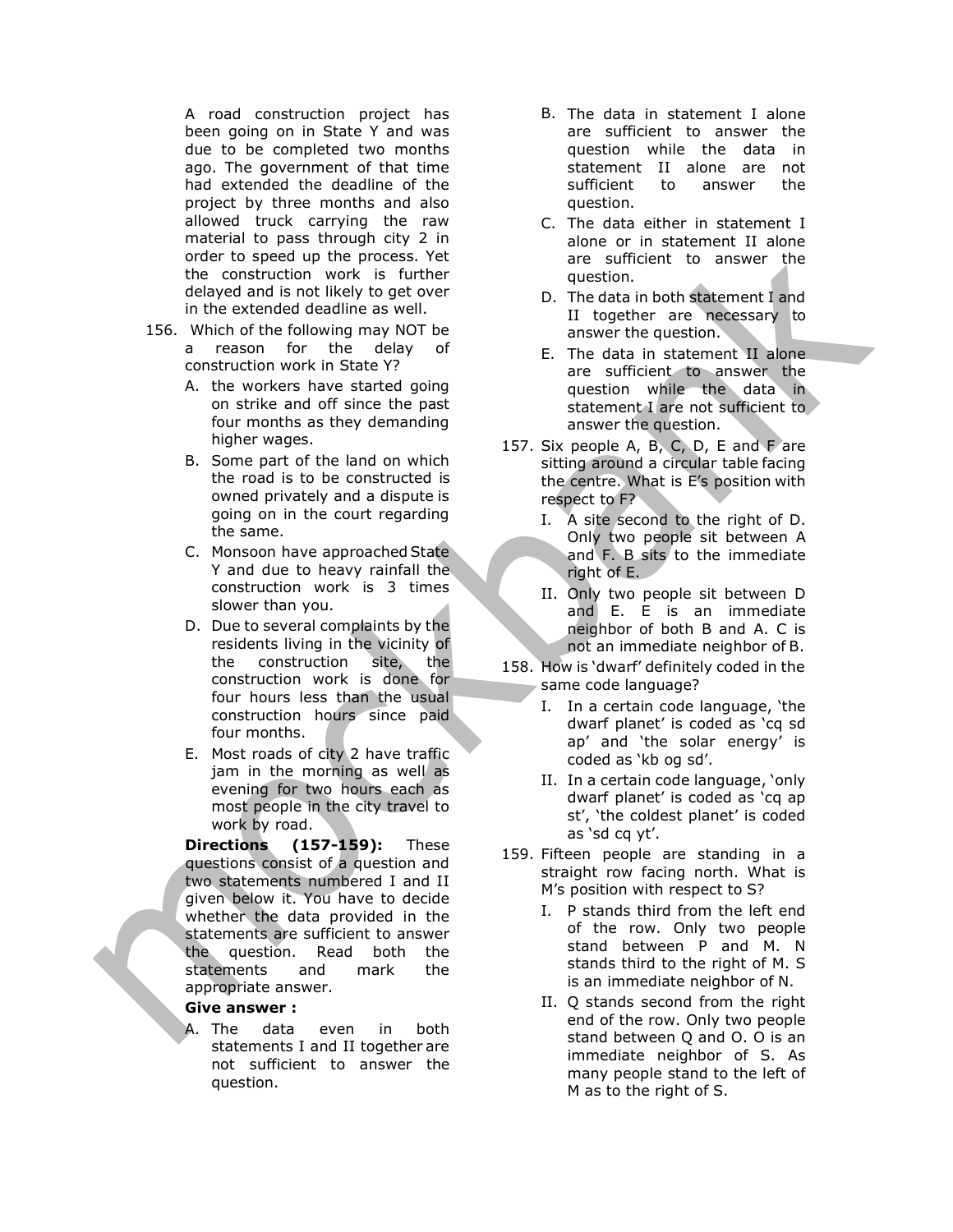Direction (160) : This question consists of two statements numbered I and II. These statements may be either independent causes or effects of independent causes or a common cause. One of these statements may be the effect of the other statement. Read both the statements and decide which of the given answer choices depicts the relationship between these two statements.

- 160. Statements :
	- I. Unlike last two years, the amount of toxic gases such as carbon monoxide and sulphur dioxide along with volatile organic compounds present in atmosphere crossed the permissible limit in Country X thi year.
	- II. The emissions from stationary sources such as industries and that from mobile sources such as transport have increased substantially this year in Country X.
	- A. Both statements I and II are effects of independent causes.
	- B. Both statements I and II are effects of some common cause.
	- C. Statement I is the cause and statement II is its effect.
	- D. Statement II is the cause and statement I is its effect.
	- E. Both statements I and II are independent causes.

Direction (161-165): Study the given information carefully to answer the given questions.

Eight people – A, B, C, D, E, F, G and H live in eight different cities – Varanasi, Nashik, Chennai, Siliguri, Ujjain, Bhopal, Jaipur and Patna, but not necessarily in the same order. Each one of them also studies in one of the four classes – II, V, VIII and XI. Two people study in each of the given classes.

- A studies in an even numbered class. The one who lives in Ujjain studies with A.
- The one who lives in Varanasi and Jaipur study in the same class, but in a class lower than

VIII. D studies in a class lower than that of the one who lives in Varansai.

- The one who lives in Nashik studies with H in the same class, but not in Class XI. D does not live in Nashik.
- B and G study in different classes. B lives neither in Jaipur nor in Nashik. G is senior to both B and H. Neither B nor the one who lives in Siliguri study in the same class as D. E lives in Siliguri.
- C is junior to F. The one who lives in Patna studies in an odd numbered class.
- Neither H nor D lives in Bhopal. The one who lives in Chennai is senior to the one who lives in Bhopal.
- 161. In which of the following cities does C live?
	- A. Bhopal B. Chennai
	- C. Jaipur D. Nashik
	- E. Varanasi
- 162. Four of the following five are alike in a certain way based on the given arrangement and hence form a group. Which one of the following cities does not belong to the group? A. G-Siliguri B. D- Bhopal
	-
	- C. C-Varanasi D. F-Chennai E. A-Patna
- 163. In which class does H study?
	- A. The one in which a studies
	- B. VIII
	- C. The one in which E studies
	- D. V
	- E. II
- 164. Who amongst the following lives in Bhopal?
	- A. A B. G
	- C. C D. H
	- E. Other than those given as options
- 165. Which one of the following statements is TRUE with respect to the given information?
	- A. B lives in Nashik
	- B. G is senior to E
	- C. B and F study in the same class.
	- D. The one who lives in Jaipur studies in Class V.
	- E. None of the given statements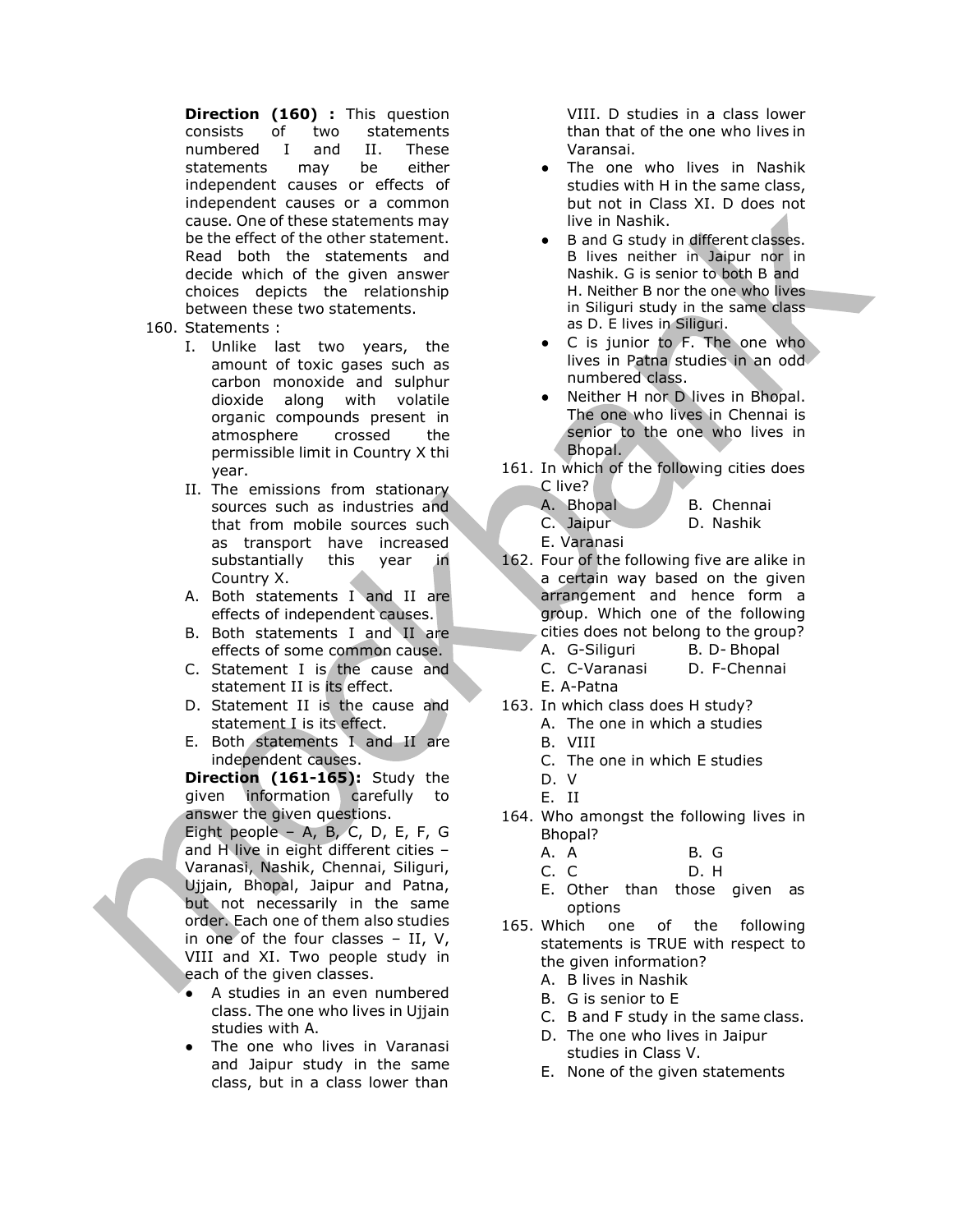Directions (166-169): Study the following information and answer the questions.

Trishaa starts walking from point A, walks 12 m to the south ad reaches point B. She then takes a left turn and walks 7 m to reach point C. She then takes a left, walks 5 m and reaches Point D. From Point D she turns left, walks 11 m and stops at point E. Point P is to the west of Point B. Rishi who is standing at point P walks for a distance equal to the shortest distance between B and E and reaches Point Q. From Point Q he takes a left turn, walks for a certain distance and reaches point E.

166. Mehul starts walking towards south from Point B. He walks for a certain distance to reach Point K. He then takes a left turn walks for 10 m, takes another left turn and stops after walking for 9 m. If his final position is 3 m to the east of Point D, what is the distance between Point B and Point K?

| B.6m<br>A. 4 m |
|----------------|
|----------------|

C. 5 m D. 2 m

E. Cannot be determined

- 167. Point M is 9 m to the north of Point Q. From Point M, which of the following walking directions would lead to point A?
	- A. 12 m towards west, turn right and walk for 2 m, then turn right and walk for 7 m.
	- B. 4 m towards east, turn left and walk for 3 m, then turn right and walk 5 m.
	- C. 3 m towards north, turn left, walk 19 m, turn left and walk 5 m.
	- D. 3 m towards north, turn right and walk for 4 m.
	- A. Both A and D
	- B. Only D
	- C. Both B and C
	- D. Only C
	- E. Only B
- 168. In which direction is point C with respect to point P?
- A. North-East B. West
- C. East D. South-East
- E. North-West
- 169. Point Z is 9 m to the east of Point A. Arun starts from point Z, walks towards south, takes a right turn and walks for a certain distance to reach Point D. What is the total distance that Arun has to walk in order to reach Point D ?
	- A. 20 m B. 11 m C. 19 m D. 9 m E. 15 m

Direction (170): Study the given information to answer the question. The tourism sector of Country G has emerged out to be the highest contributor to GDP of the economy of Country G for this financial year. The numbers of foreign as well as domestic visitors to various tourist spots of the country were found to be relatively high as compared to last financial year.

- 170. Which of the following may be a reason for increased tourism in Country G?
	- A. The tourism packages offered by various travel agencies for visiting places in Country G were much cheaper and attractive.
	- B. The government of Country G had started special buses, trains and flights at highly subsidized rates for passengers during holidays.
	- C. The various hotels and travel agencies of City F in Country G started holiday packages of 18% lesser price than any other tourist spot in the country.
	- D. Country G was found to be the most preferred tourist destination for the last three years globally.
	- A. All A, B, C and D
	- B. Both A and D
	- C. Both B and C
	- D. A, B and D
	- E. Both A and B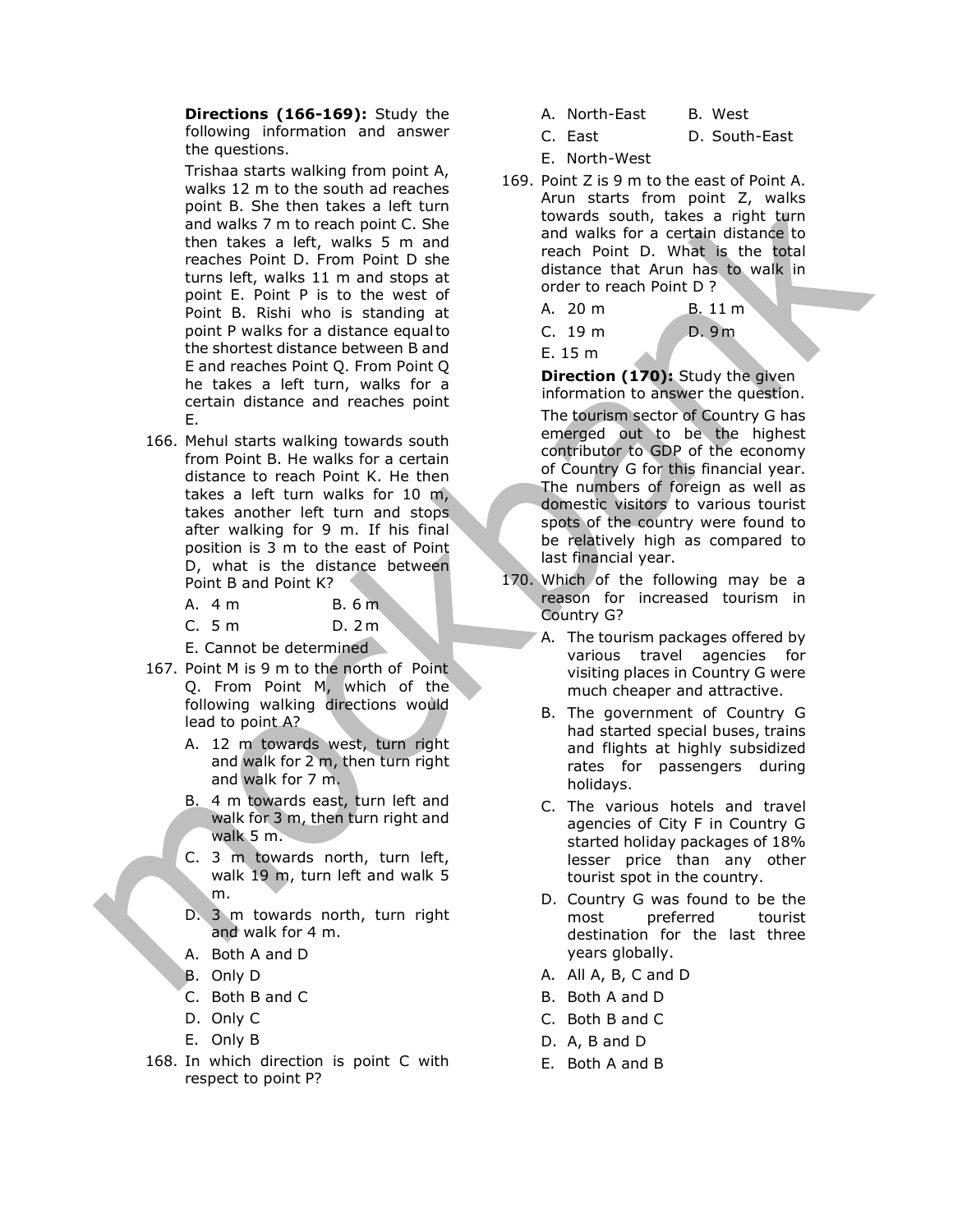Direction (171-175): Read the given passage carefully and answer the questions that follow.

When Panagiotis Korfoksyliotis set up a business in Athens in 2011, ferrying tourists around by car, he hoped to do his bit to help Greece emerge from its deep recession. He says he paid his staff a decent wage and declared all his earnings. Unfortunately, the taxman did not repay the kindness. Sharp increases in business taxes have prompted Mr Korfoksyliotis to pack his bags and move his company and his life to Bulgaria. Now he employs drivers to take foreign visitors around that country's tourist spots instead.

He is part of a growing trend. In recent years Greek governments desperate for cash have sought to squeeze it from companies, despite evidence that this is driving them away to places like Bulgaria, Cyprus and Albania. The combination of a deep recession and rising taxation has meant that by some estimates more than 200,000 businesses have closed or in some cases left Greece since then. Between 2009 and 2014 the taxable profits declared by the country's businesses fell by more than €5 billion (\$5.6 billion) to €10 billion.

Precise figures are hard to find, but accountants, lawyers and businesspeople reckon that perhaps as many as 10,000 Greek-owned firms have moved abroad. In a recent survey of 300 firms, Endeavor Greece, a non-profit organisation that helps entrepreneurs, found that more than a third had either left or were thinking about going. Venetis, a bakery chain, recently said that, because of high taxes and capital controls, it will focus more on opening shops abroad than in Greece.

Even if they have kept their Greek operations going, some multinationals have moved their headquarters. Fage International, a dairy firm, said in 2012, when taxes

started to rise, that it would move its base to Luxembourg. That year Coca-Cola Hellenic, which distributes the American giant's soft drinks in 28 mostly European countries, moved its base from Athens to Zug in Switzerland. In 2013 Viohalco, a metals-processor, moved its head office to Brussels. The latter two firms say that the main reason was to improve their access to capital. But Greece's sharp tax rises were hardly an inducement to stay.

Other euro-crisis countries, such as Portugal and Ireland, cut business taxes or kept them low, to encourage investment and growth. (Portugal's corporation-tax revenues are only slightly below where they were, as a share of GDP, before the global financial crisis.) But Greece has raised its corporation-tax rate from 20% in 2012 to 29% in 2015, even though international lenders such as the IMF will surely have advised against this. Greece's tax rise makes Bulgaria's rate of just 10% even more alluring; likewise Cyprus's 12.5% rate and Albania's 15%.

The country's neighbours are delighted that it is sending business their way. Panagiotis Pantelis, an accountant in Athens, says he has been busy in recent weeks meeting officials from neighbouring countries on behalf of clients looking to move out. Alexandros Ziniatis of Viva Trust, a firm that advises businesses seeking to relocate within Europe, reports similarly brisk interest from Greek companies.

The new leader of Greece's conservative opposition, Kyriakos Mitsotakis, has condemned the tax rises on business as counterproductive. But the left-wing ruling coalition is not listening. It is now proposing a 20% rise in a levy on companies' profits that goes toward pensions. Carry on in this vein, and there will not be many businesses, or much profit, left to tax.

Source:

https://www.economist.com/busin ess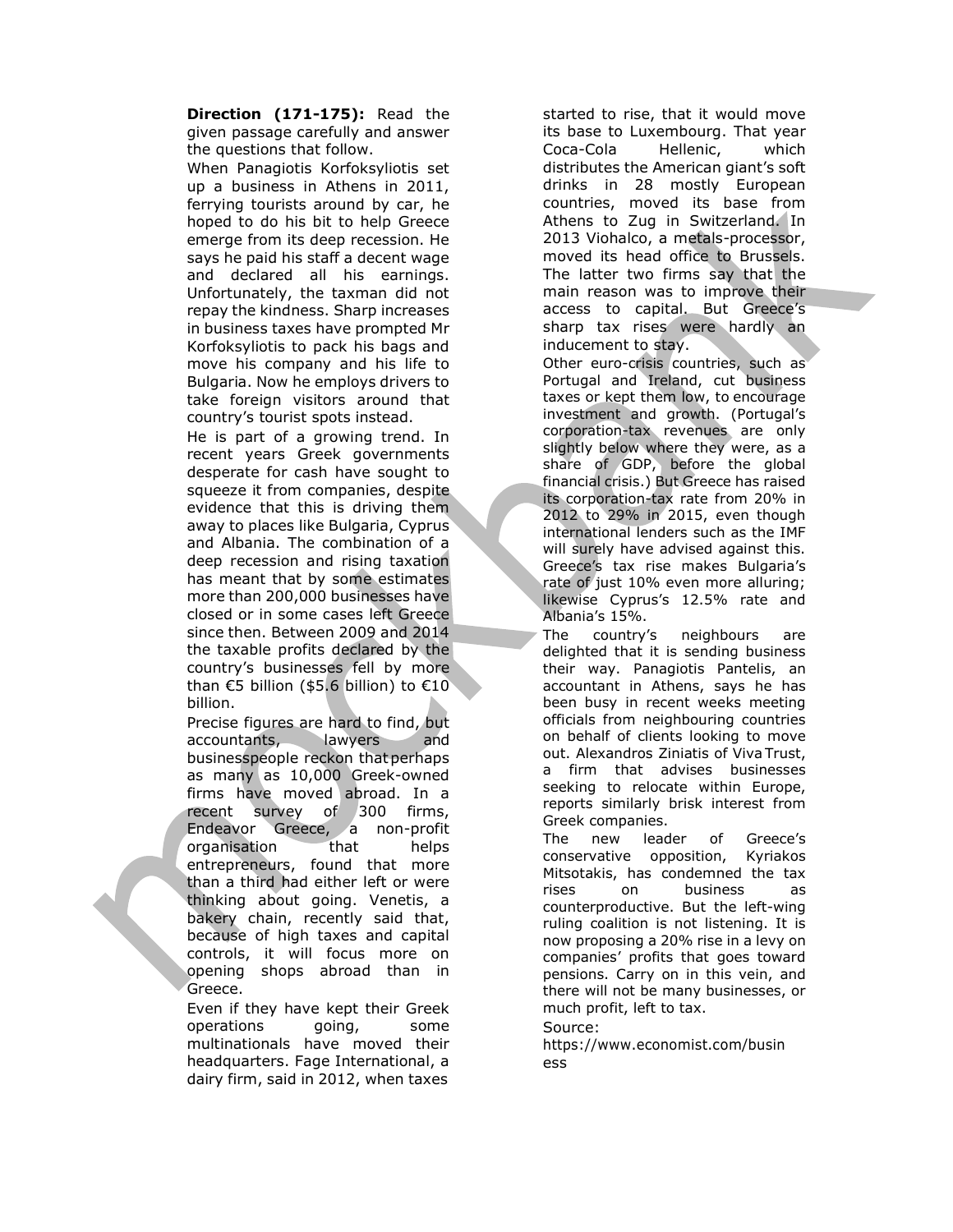- 171. Which of the following is true in the context of the passage?
	- A. The Greek government levied unjustifiable amounts of business tax on companies in the face of acute cash crunch in the country due to the ongoing recession in the country.
	- B. Despite the imposition of excessive tax by the government on business companies, not a single company migrated to other countries.
	- C. Greece, unlike any other European country, has been a victim of the European Crises.
	- D. As a consequence of the withdrawal of many companies, the Greek government is busy formulating plans to get the company back.
	- E. None of the given options is true in the context of the passage.
- 172. Which of the following is the central idea of the passage?
	- A. By 2018, the taxable profits of Greece's businesses will fall by more than €20 billion, if the government does not control taxation.
	- B. The only ray of hope for the economically falling Greece is the election of the Conservative Party.
	- C. The reckless tax imposition on businesses has marred the economy of an already recession hit Greece.
	- D. It is time that businesses leave Greece and settle in the neighbouring countries if they have to survive.
	- E. The European crisis is the major cause behind the recession in Greece, and given the unfavourable conditions, the steps that are being taken by the government do not have any alternatives.
- 173. Which of the following have been the consequences of the recession in Greece?
- I. Despite having their businesses running in Greece, many countries moved their headquarters to foreign countries.
- II. A large number of companies closed because they were unable to pay the exorbitant taxes.
- III. Behind the excuse of accessing finance smoothly in foreign countries, many companies moved their headquarters to other countries in order to escape high taxations in Greece.
- IV.The Greek government, in order to encourage investment and growth, levied unbearable amounts of taxes on companies.
- A. I and IV B. I and II
- C. II, III and IV D. I, II and III
- E. All of these
- 174. Which of the following describes the author's opinion on the crisis being faced by Greece?
	- A. The recession is temporary, and given the measures being taken by the Greek government, it wouldn't last long.
	- B. Among all the European countries which have been engulfed by the economic crises, Greece would be the last one to come out of it.
	- C. With the hysteric tax imposition on the business companies, it would not take much time before Greece runs out of such companies.
	- D. The Greek government must call for financial aids from the neighbouring countries, which are flourishing with business companies that have abandoned Greece.
	- E. The author will not agree with any of the given options.
- 175. With reference to the passage, what does the movement of Mr Korfoksyliotis' company and his life to Bulgaria convey?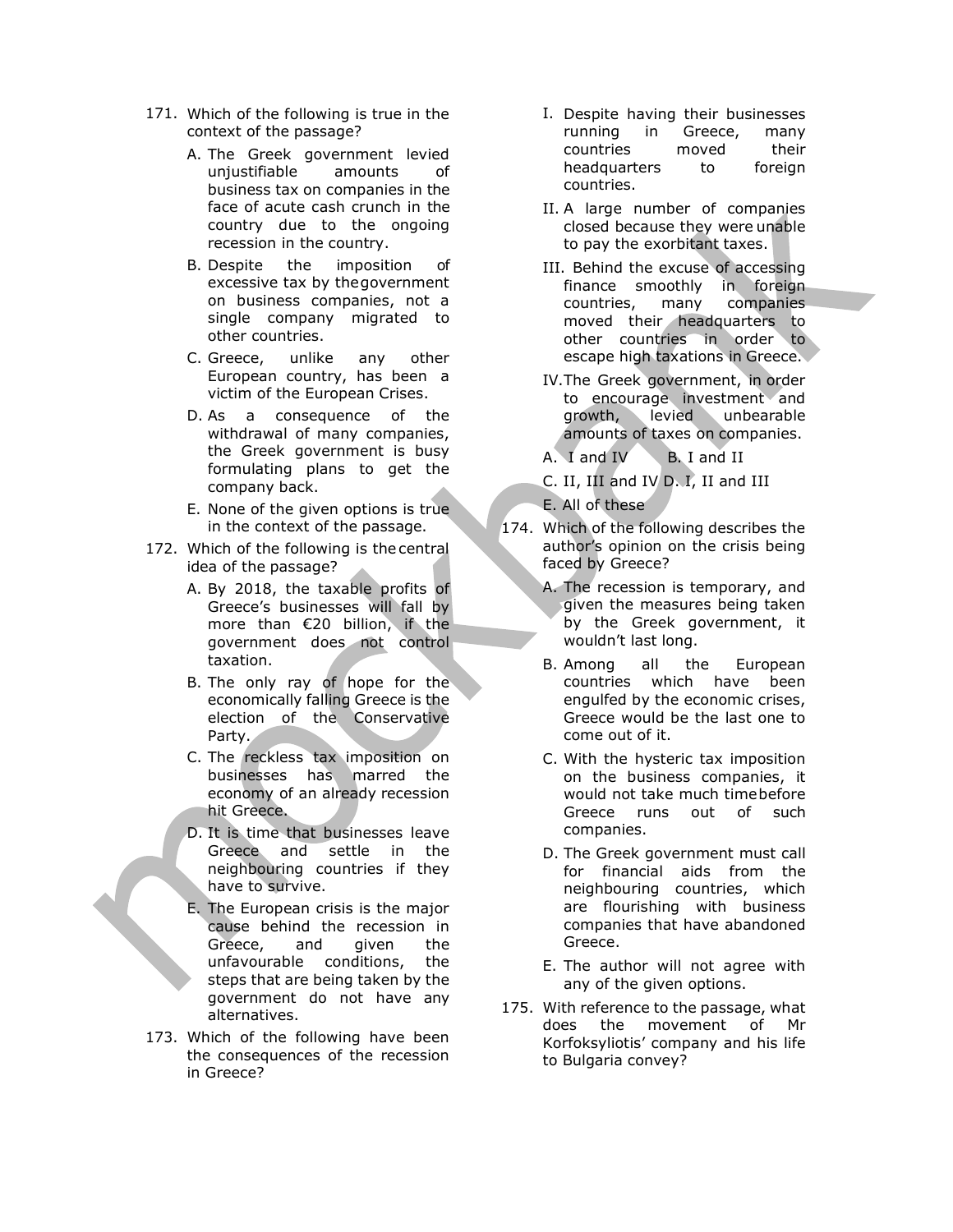- A. Greece is no more business friendly as the government is arbitrarily imposing inordinate taxes.
- B. Mr Korfoksyliotis will get better opportunities of investment in Bulgaria than in Greece.
- C. Given that Bulgaria has not been badly affected by the European crisis, it has become one stop destination for the business companies from various countries that have been hit by the crisis.
- D. The tax agencies in Greece tricked Mr Korfoksyliotis into paying unreasonable amount of taxes.
- E. The recession in Greece threatened the profits of businessmen like Mr Korfoksyliotis, who were left with no other alternative but migration.

Direction (176-178): In the given question four statements are given in the options. One idiom or phrase is used in all of the statements; pick up the statement in which the idiom/phrase has been used correctly. If the usage is incorrect in all the statements, then option E i.e., 'None is correct' is your answer.

- 176. A. Maya did not prepare the lesson and kept on grasping at straws when the teacher asked her a question.
	- B. The detective is **grasping at** straws because through surprisingly enough, there's practically no evidence at the crime scene.
	- C. Grasping at straws is an activity which is mostly liked by children at play school.
	- D. When the boat toppled over, David used the row in order to grasp at straws and save himself from drowning.
	- E. None of these.
- 177. A. Aryan is quite untrustworthy, he leaves you holding the baby

while you assume that he has gone to fetch medicines.

- B. Exhausted from the hectic schedule, Rohan early from the office, leaving me holding the baby.
- C. Pooja left me holding the baby as she had to accomplish some urgent task at her workplace.
- D. When the customer started complaining about the deterioration of the quality of the product, my senior vanished and left me holding the baby.
- E. None of these
- 178. A. The outcome of the contest was completely unpredictable, so we decided to play it by ear.
	- B. Parul is a connoisseur of Indian classical music and a fabulous singer, and she also wellrehearsed in playing it by ear.
	- C. Playing it by ear has become a routine of Priyansh while dealing with his clients, a habit which can land him into jail.
	- D. At the dinner function organised at my friend's house, the orchestra **played it by ear** and mesmerised the whole audience.
	- Direction (179-180): In the given question, three phrases are given below the question statement. Choose the phrase(s) that can be placed in the given blank so as to make a meaningful and grammatically correct sentence.
- 179. The script allowed linguists to finally crack the code, out more about the ancient civilisation.
	- I. A key challenge involved in the whole process in internalizing
	- II. Decipher the hidden meanings and get
	- III. an immeasurable tool in finding
	- A. Only II
	- B. Only III
	- C. Both II and III
	- D. Both I and III
	- E. All of these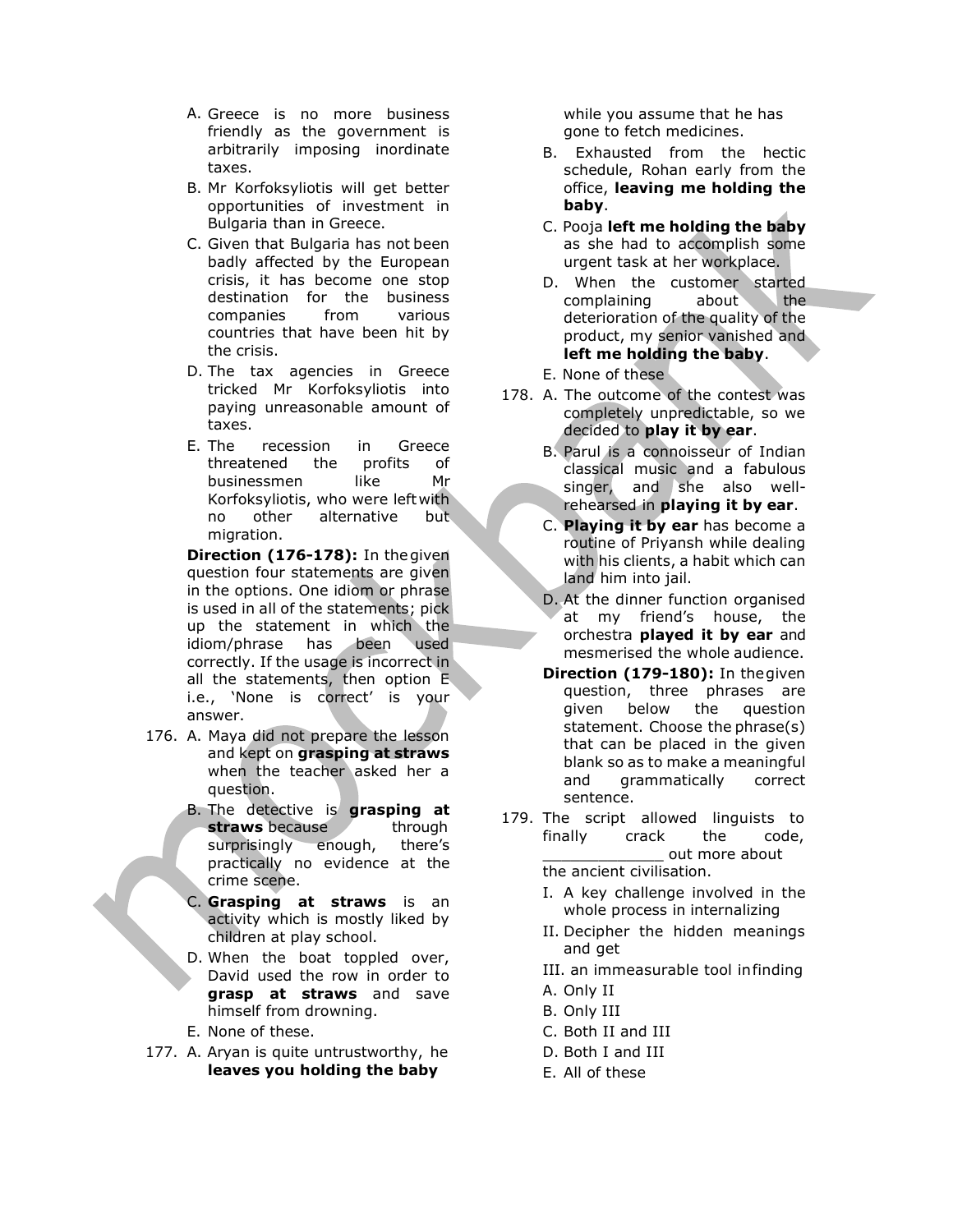- 180. running for a fifth term, which few people expect her to seek.
	- I. She brushed aside a question as to whether she would rule out the idea of
	- II. She categorically chose not to answer questions on the possibility of
	- III. She entertained quite a few questions on her plans to participate in the election amidst the rumours that she would not be

Direction (181-185): In the given question, there is a statement with some words in bold. Some of the bold words are correctly used, while some are not. Pick the words which have been used correctly. If all the bold words are relevant, then option E i.e. 'All are correct' is your answer.

181. It also suspected (1) residents to take ownership of the public facilities and secure them, noting that the facilities were procured (2) with tax revenue paid by members of the public and must be protected against vandalism (3).

A. Only  $1$  B. Only  $2$ 

C. Both I and 2 D. Both 2 and 3

E. All are correct

182. Raising the issue during the zero hour, Tharoor said such attacks on those who expressed sycophancy (1) destroyed the idea of pluralism (2) and violated the exaggerated (3) rules of the Constitution of freedom of speech and expression.

A. Only 2 B. Both 1 and 2

C. Both 2 and 3 D. Only 3

E. All are correct

183. The party, therefore, ostracised (1) with students of the various schools destroyed by the hoodlums (2), their parents and the community for losing what even though was the responsibilities of the state government but was

> however **facilitated (3)** by a Senator as his constituency projects

A. Only 1 B. Only 2

C. Only 3 D. Both 2and 3

E. All are correct

- 184. Matthews, who started his harangue (1) claiming the Supreme Court "threw the election" for George W. Bush, laid (2) out his case for why Democrats should obstruct (3) any nominee President Trump names. A. Only 1 B. Only 2
	- C. Only 3 D. Both 2and 3

E. All are correct

- 185. It is difficult to connect this historical event with the **Accost (1)** of St John of Nepomuk, who was canonized (2) by the Church of Rome in 1729, mainly by the influence of the Jesuits, who hoped that this new cult would emollient (3) the memory of Hus.
	- A. Only 1
	- B. Only 2
	- C. Both 1 and 2
	- D. Both 2 and 3
	- E. All are correct

Direction (186- 188): In the given question, two sentences with two blanks in each are given. Each question is followed by five options with two words in each. Select that option as the answer which can fill both the blanks of both the sentences I and II.

186. I. Opposition forces have constantly rebelled and tried to kill the leader, and he has always tried to II. He was probably the first Western person to suggest that the Soviet regime had failed to **religion** within its domains.

- A. cavort, acquiesce
- B. cantankerous, catechize
- C. rapacious, resuscitate
- D. prominent, obliterate
- E. humongous, abscond
- 187. I. It is the of efficiency and distributive justice of economy on which the new base themselves.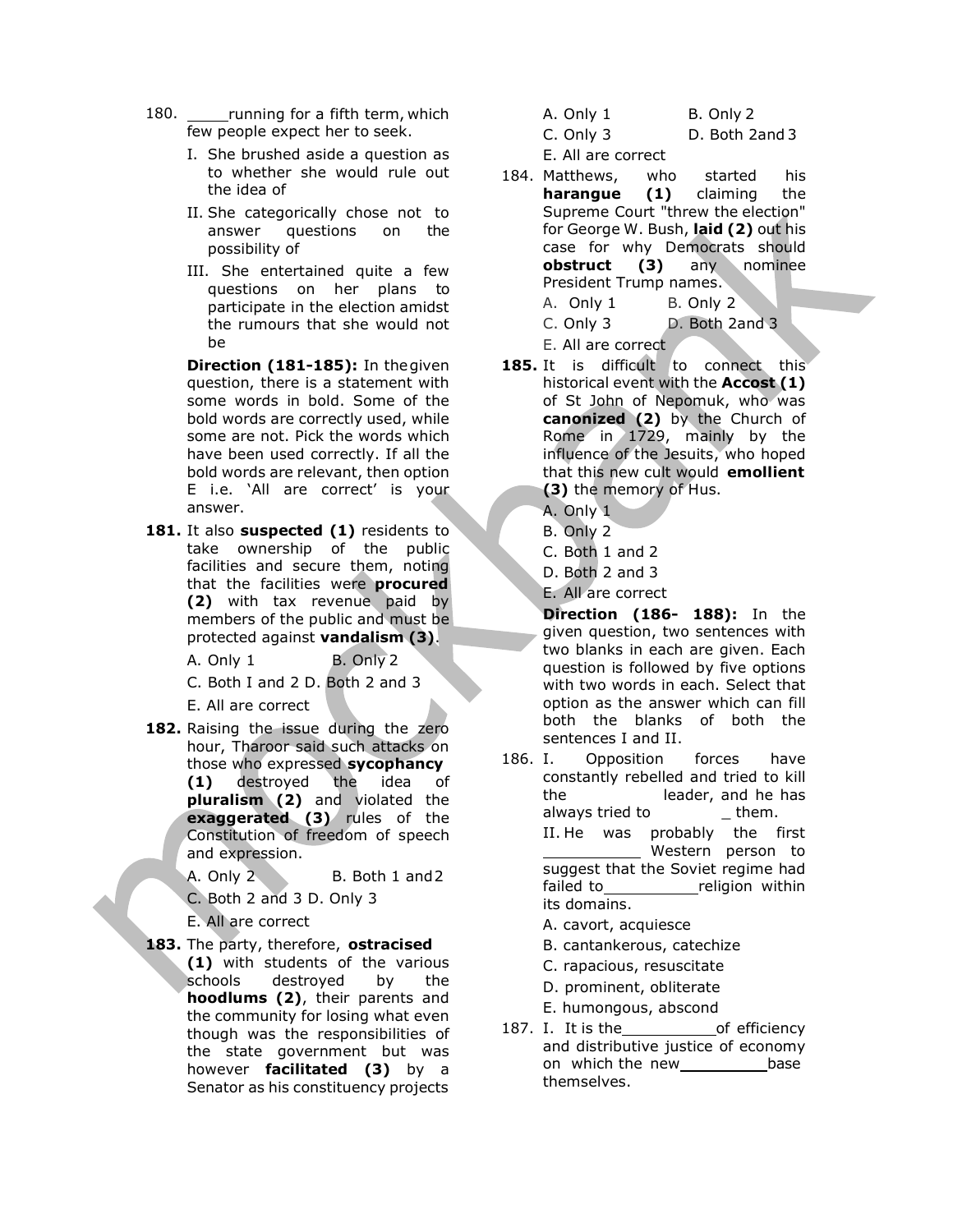II. The key success factors include II. All through my academic career... the between the since information and the individual's

A. dearth, despotism

.

- B. cogent, debauchery
- C. congruity, perspectives
- D. cleave, parlance
- E. diminution, methodology
- 188. I. To say that these three introductions were\_\_\_\_\_\_\_\_\_to the future of the Army would hardly be a/ an

II. He could not, of course, undo the reforms of his predecessor, but he amended them in such a way as to counteract what he considered the of liberalism.

- A. monumental, exaggeration
- B. debunk, emulation
- C. espouse, doomsday
- D. expunge, fallacies

E. hegemony, heterogeneous Direction (189-191): Select the phrase/connector from the given three options which can be used to form a single sentence from the two sentences given below, implying the same meaning as expressed in the statement sentences.

- 189. Her publishers in Philadelphia had retired from business many years ago. It was eventually discovered that her residence is at Wilmington, Delaware, and copies of the second edition of the book, 1889, were obtained from her.
	- I. She had left and… because

II. This became a difficult task, as… however

- III. The period between… but
- A. Only I
- B. Only II
- C. Only III
- D. Both I and III
- E. All of the above
- 190. I had caught glimpses of broad, green fields, a luminous sky, trees and flowers. The darkness that followed could not wholly blot it out. I. Hardly enough… but at any point
- 
- III. During the first nineteen months of my life … which
- A. Only I
- B. Only II
- C. Only III
- D. Both I and III
- E. All of the above
- 191. He regulated the administration of justice, encouraged commerce, and reformed the coinage. As time went on he was compelled to demand larger subsidies and to take severer measures against heretical opinions.
	- I. He redressed many grievances… but
	- II. Even when… so
	- III. Although… yet

A. Only I B. Only II

C. Only III D. Both I and III

E. All of these

Direction (192- 195): Given below are five statements out of which only one is grammatically correct. Identify the correct statement.

- 192. A. That plan also sets a deadline of 2020 for a substantially increase in the number of countries with national and local strategies for disaster risk reduction.
	- B. After the partition of 1947 and the transfer of a very large Bengali Muslim district of Sylhet to East Pakistan, the Assamese middle class came to power for the first time in about a century.
	- C. The database we have compiled show that Muslims are dramatically under-represented in the Indian Police Service.
	- D. He recognized after the Japan game that he needed to make some changes to his lineup, and they made them.
	- E. In an admirable change of stance, the government has lobbed the ball back to the court, where it once belongs.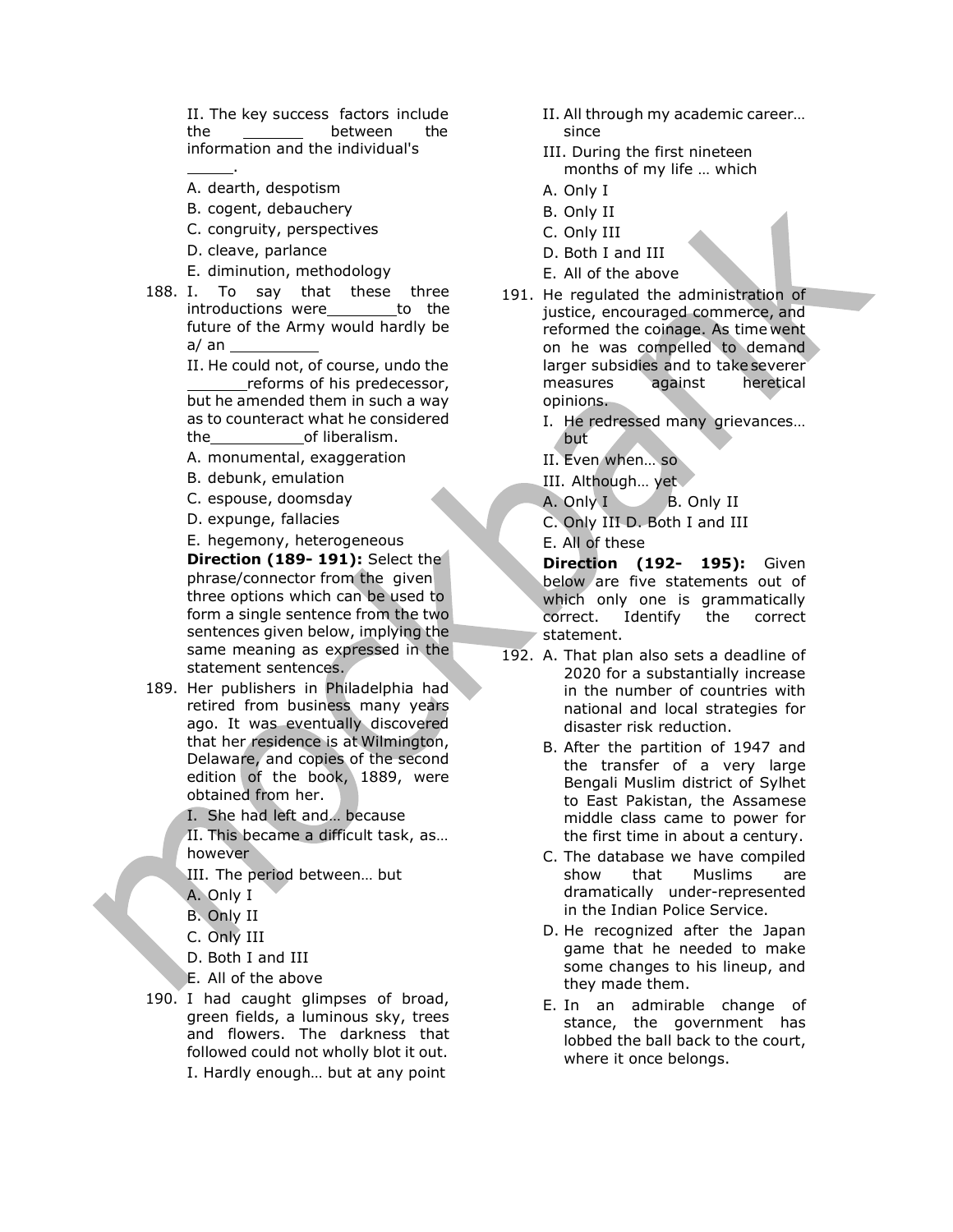- 193. A. Faced with a massive public outcry and criticism in the media, the government of Punjab has announced a series of measures to tackle the drug menace.
	- B. Overcrowding, as well as related problems such as lacking of privacy, can also cause or exacerbated mental health problems, and increase rates of violence, self-harm and suicide.
	- C. More than anything, it is the human cost of disasters that is the more compelling argument for action.
	- D. India is home to the largest population of malnourished and hunger-stricken people and children leading to high infant and maternal mortal.
	- E. Near the examination centres, there are no construction work, no traffic noise, and the cops enforce street calm.
- 194. A. As a metaphor for the future of the British's economy, the boy wizard created by JK Rowling and the queues for the Hogwarts Express are apt.
	- B. With the Gmail redesign, scammers could send out fake versions of confidential email alerts and trick a user to entering sensitive details.
	- C. There are plenty of stands that can hold and charge your gamepad controllers, but I find them to be an eyesore.
	- D. Not only it consumed precious time of the upper house, but so led to inordinate delay in clearing five key amendments in the legislations.
	- E. For starters, the company expects to generation enough cash flow this year to cover its dividend and fund all its growthfocused spending.
- 195. A. This research method, called ECoG, requires major surgery, which is why it almost never happens without the voluntary participation for patients.
- B. The rise and reign of supergiant rounds are a phenomenon that emerges from a confluence of different factors.
- C. Hundreds across the country called in the university and government to do more to prevent sexual assault and harassment.
- D. Take a magnifying glass to Jolie's early home life and an emancipation will not be anything particularly out of the ordinary.
- E. He asked New Delhi to reciprocation so that Kashmir issue could be resolved.

Direction (196-200): Read the given passage carefully and answer the questions that follow.

The fact that Indian Prime Minister Narendra Modi visited Palestine just weeks after Israeli Prime Minister Benjamin Netanyahu toured India demonstrates just why rising powers like New Delhi can play a significant role in building peace between Israel and Palestine, and in the broader Middle East. U.S. President Donald Trump's decision to move the U.S. embassy to Jerusalem irreparably damaged the United States' image as a credible arbiter in the Israel- Palestine conflict. In contrast, rising powers like India are considered acceptable by a broad range of regional players. From a U.S. perspective, the strategic entry of new these into the Middle East will be increasingly difficult to prevent. The involvement in the peace process of India—a fellow democracy and security partner of Washington provides a preferable option when compared to other rising powers who may seek to fill the void.

While Delhi has increased security ties with Israel, it has simultaneously strengthened ties with the Palestinian Authority. Its "friend-to-all" image enabled New Delhi to garner an invitation from Palestinian Authority leader Mahmoud Abbas to sit on a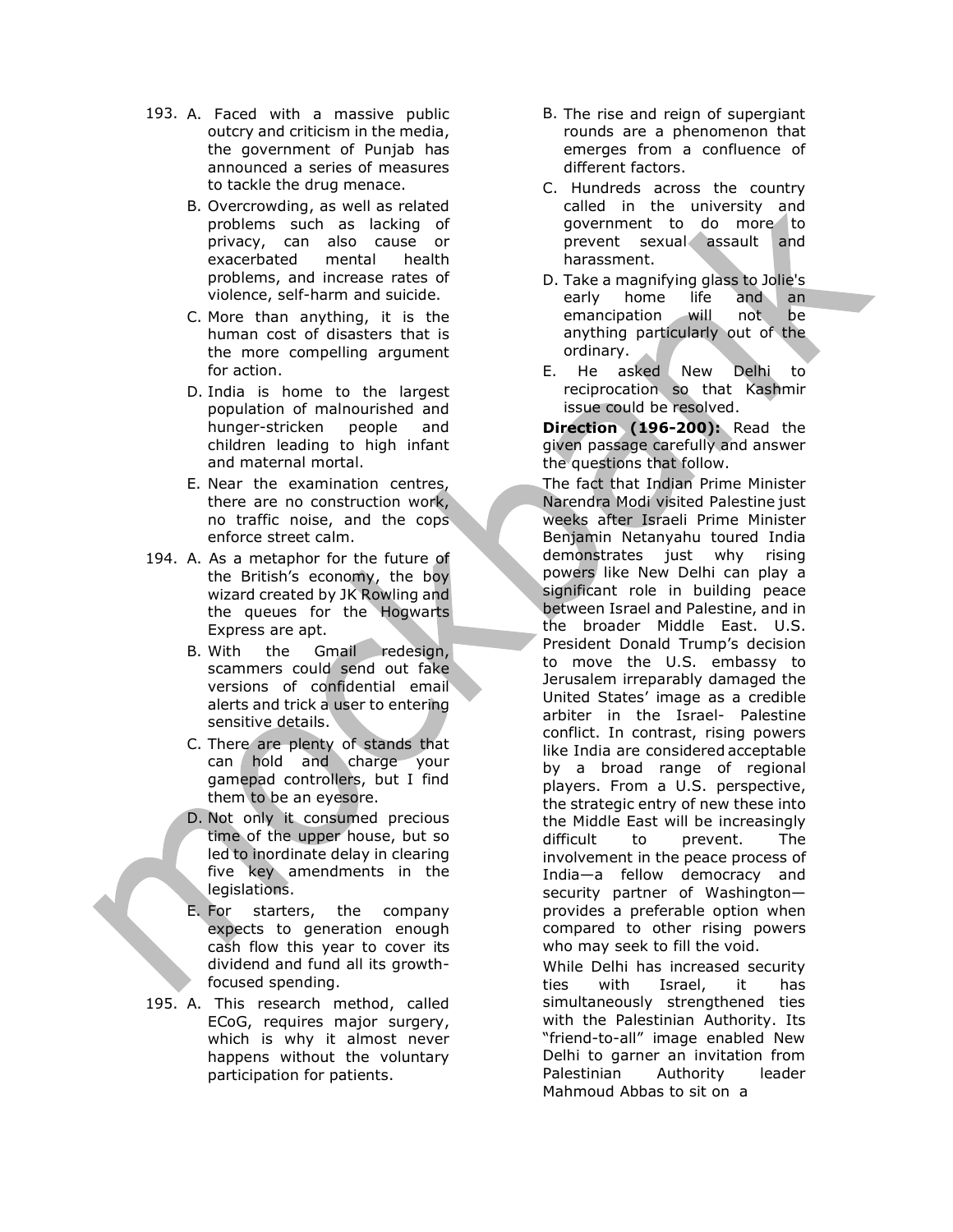proposed "multilateral forum" for negotiations on a peace deal between Palestine and Israel—a role India is increasingly able to fill. Many assessed the pomp and ceremony of Netanyahu's New Delhi visit as evidence of India's increasing proximity to Israel. The public affection reflected New Delhi's strategic interests. The Indian military has relied on Israeli technology on the battlefield; last year India and Israel signed a \$2 billion deal for an advanced medium-range surface-to-air missile system. Israel has positioned itself as one of India's largest source of arms, with a 7.2 percent share of imports into India between 2012 and 2016.

But while the ideological stripes of the current BJP government and certain security interests mean Israeli overtures are warmly received, there are significant structural factors that drive India to maintain a balanced approach to the Israel-Palestine issue. The rhetoric about "dehyphenating" Israel-Palestine is an attempt to justify this objectivity to those seeking to pull India into supporting one side over the other. While no bilateral relationship is fully independent of other relationships, counteracting forces acting upon Indian policymakers ensure New Delhi takes a relatively neutral approach.

Indian policymakers feel that in an increasingly multipolar world, the way to maximize leverage is to make other states work for one's favor rather than have it taken for granted through alliance membership. Thus, what had previously been promoted as idealist nonalignment has now evolved and been rebranded as realist strategic independence.

Importantly, India is seen as able to act more independently than many Western states with regard to Israel. This is evident in the fact that when Israel's preferences

collide with New Delhi's strategic autonomy, the latter always wins out. Modi's visit to Palestine is a prime example. Furthermore, despite Israel and the United States urging that India minimize its energy and defense ties with Iran, India continues to rely on Iranian oil and engage in defense cooperation. Modi even visited Iran in 2016 and Iranian President Hassan Rouhani arrived in India this week for his own visit. The rhetoric throughout Modi's trips to Iran and Palestine included references to the depth of ties, similar to those heard during the Indian prime minister's trip to Israel. Modi's speeches in Ramallah will likely be similarly replete with themes of camaraderie and "brotherliness."

For global audiences, India projects an image of moderation with regard to its positions on the Middle East's conflicts. While Delhi has prioritized sovereignty and nonintervention, providing soft-spoken support to like Syria and pre-2003 Iraq, in opposition to the West, the re-entry of Russia into the region and its robust defense of Damascus makes New Delhi's position more centrist.

Source: https://thediplomat.com

- 196. Why did the U.S. lose its trustworthy role as a negotiator of peace in the Israel- Palestine conflict?
	- A. The President's decision to move the U.S. embassy to Jerusalem indicates his hostility towards the Islamic nations.
	- B. Trump's decision to move the U.S. embassy to Jerusalem showed that he is biased towards one of the concerned parties.
	- C. Trump's decision to move the U.S. embassy to Jerusalem was not considered a welcome move by the Global community.
	- D. India outdid the U.S. in acting as the negotiator of peace between Israel and Palestine.
	- E. All of these.